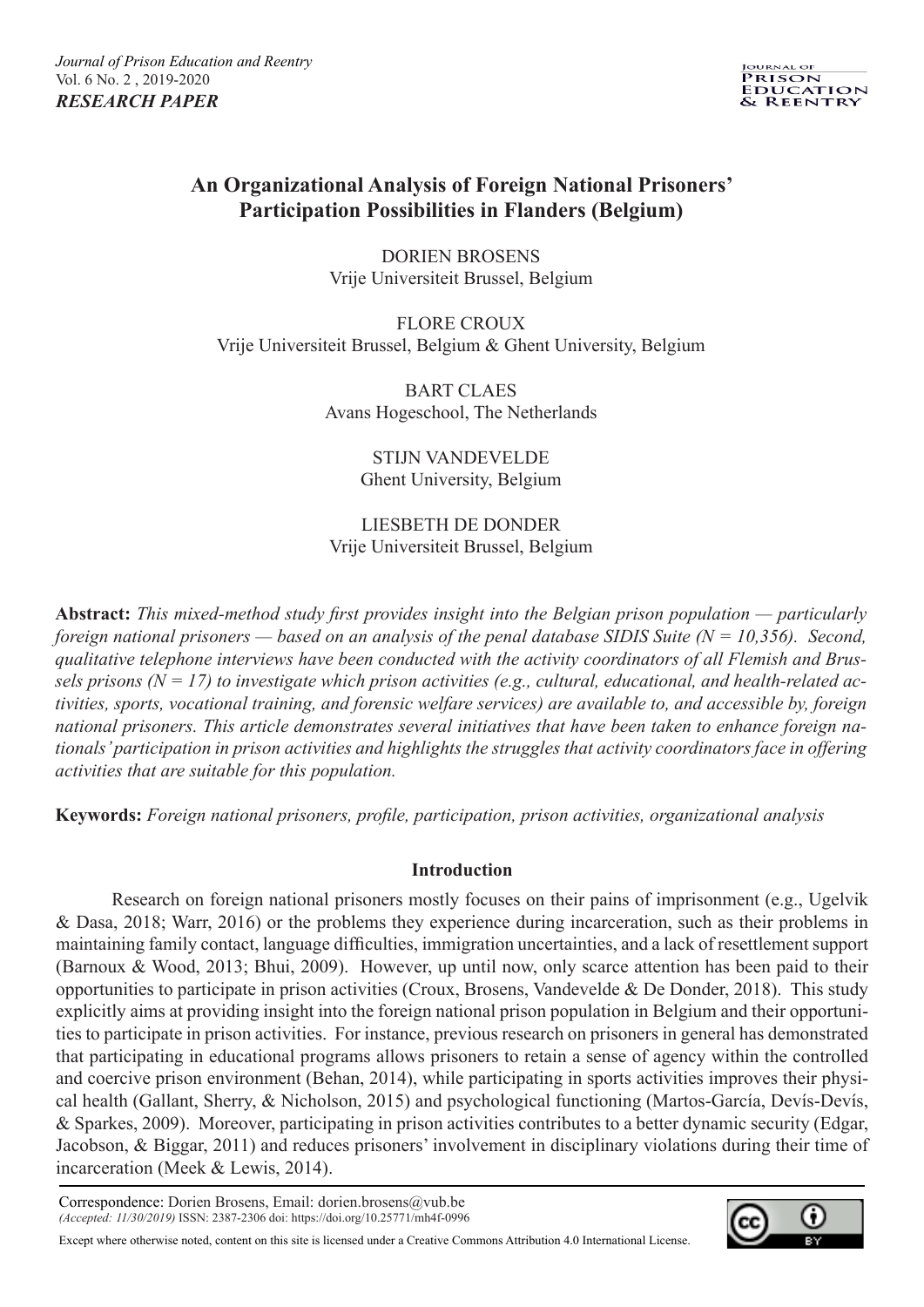According to various international conventions and recommendations (e.g., European Prison Rules — Council of Europe, 2006; the Standard Minimum Rules for the Treatment of Prisoners, also known as the Nelson Mandela Rules — United Nations, 2015), prison activities like cultural, educational, and health-related activities, sports, vocational training, and forensic welfare services are basic human needs and rights for prisoners. In Flanders (Belgium), participation in activities in prison is a right for all prisoners (Flemish Government, 2013) and is thus implicitly a right for foreign national prisoners as well.

In Flemish prisons, for all prison activities (such as cultural, educational, and health-related activities, sports, vocational training, and forensic welfare services), the 'import model' is introduced. This implies that all services available in broader society need to be made available in Flemish prisons. Thus, the services or activities offered in prison are the equivalent of those available on the outside. For instance, the same teacher can provide courses both inside and outside prison (Brosens, 2015), public libraries have branches in local prisons, etc. Although participation is a right and not an obligation, it is important to provide participation opportunities and remove barriers to participation because non-participation is not always a conscious choice of the non-participants (Brosens, 2015).

In this study, a mixed-method design has been used to (1) analyze information about the Belgian prison population (particularly foreign national prisoners) based on an analysis of the penal database SIDIS Suite, and (2) provide insight into which activities are available for foreign national prisoners and their accessibility based on qualitative interviews with the prison activity coordinators of all Flemish and Brussels prisons.

#### **The Foreign National Prison Population**

Foreign national prisoners in Belgium are overrepresented when compared to the European average. According to the SPACE I survey, the mean percentage of foreign national prisoners in European countries was 22.1% in 2015, whereas 40.1% of the total prison population in Belgium was comprised of foreign nationals at that time (Aebi, Tiago, & Burkhardt, 2016). Despite these prevalent figures, "it is startling how little we have until recently known about foreign nationals in prison and the challenges they experience and represent. The question of foreign national has in many ways been under-researched; a knowledge 'blind spot'" (Ugelvik, 2014, p. 4). Or, as Warr (2016) argues, what happens with and to foreign national prisoners should be followed more intently.

The limited research about foreign national prisoners has mainly documented the problems they experience. For instance, they have problems in maintaining family contact, experience language difficulties, have immigration uncertainties, lack resettlement support (Barnoux & Wood, 2013; Bhui, 2007, 2009), and suffer from harsher and longer punishment (Bosworth, 2011). In addition, if foreign national prisoners do not have an official residential address in the country in which they are imprisoned, they are excluded from open custodial conditions (Turnbull & Hasselberg, 2017; van Kalmthout, Hofstee-van der Meulen, & Dünkel, 2007) and conditional release (van Kalmthout et al., 2007). These problems pose serious obstacles to their constructive participation in prison life and their gradual return to society (Durnescu et al., 2017). For instance, language barriers prevent foreign national prisoners' equitable participation in prison activities (Atabay, 2009) and many prison authorities decide not to invest in reintegration programs for this population because many foreign national prisoners choose to return to their home country after their release from prison (van Kalmthout et al., 2007).

# **The Organizational Structure of Activities for Foreign National Prisoners**

Some European countries (i.e., Norway, the Netherlands, and the UK) have separate prisons or particular wings for foreign national citizens without the right to remain in the country (Mulgrew, 2018), while other European countries house foreigners together with national citizens (Brosens & De Donder, 2016; Ugelvik, 2014). Recent research explicitly focuses on all-foreign prisons (e.g., Mulgrew, 2018; Ugelvik & Damsa, 2018) and underscores the benefits of staying in one of these facilities. For instance, living with people who are in a similar situation (e.g., facing deportation), having access to specialist information about immigration and support available to them upon release, and not becoming frustrated by differences in national prisoners'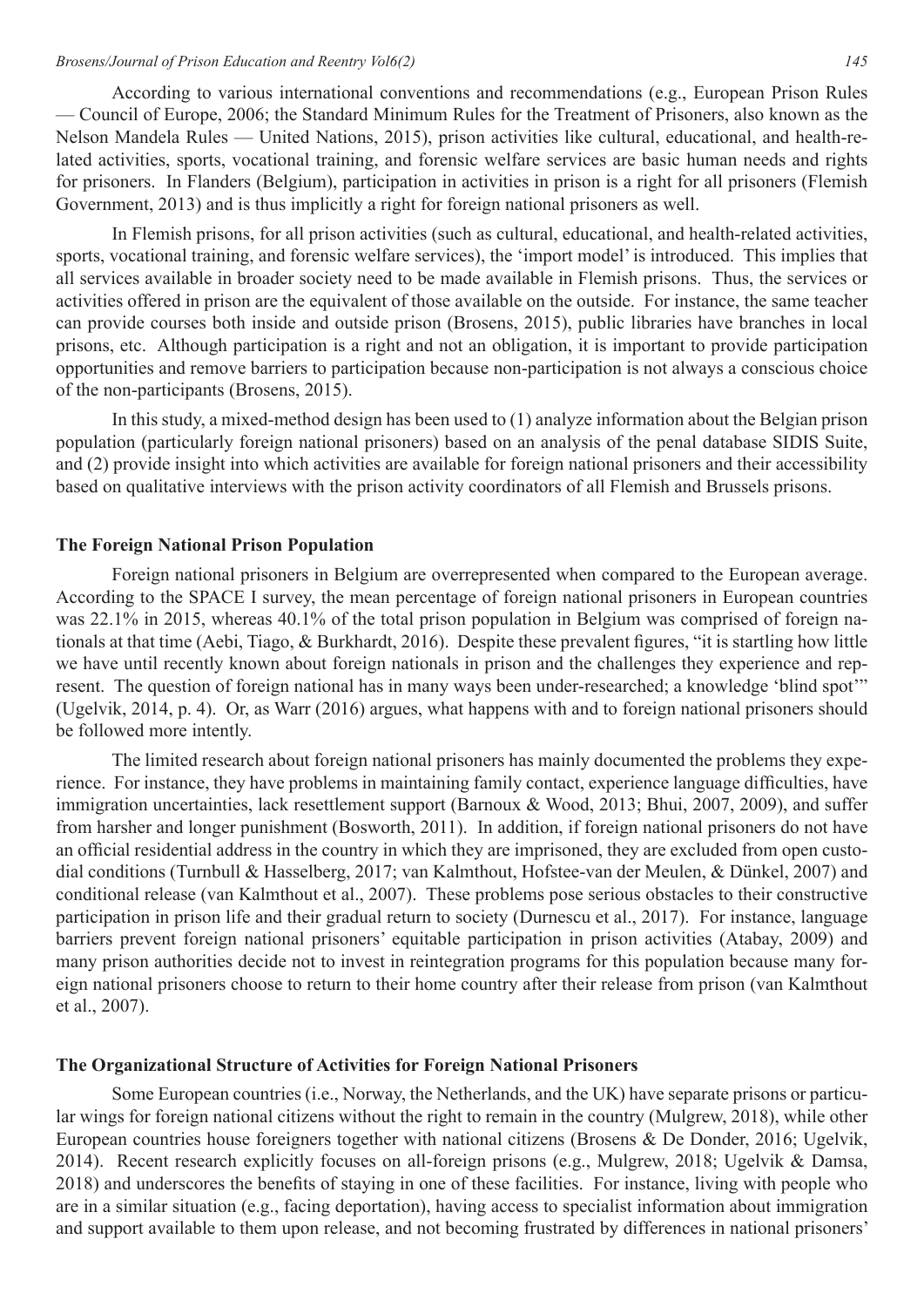rights (such as the possibility to progress toward lower security facilities and their better educational rights) are benefits linked to staying in one of these facilities (Mulgrew, 2018).

Research demonstrates that all-foreign prisons make efforts to offer the best possible range of activities (Mulgrew, 2018). For instance, Kongsvinger prison in Norway differs from other prisons in the country in the sense that its educational department teaches English instead of Norwegian. This prison also has a library with books in different languages, and one of the professional librarians has Lithuanian and Russian language skills (Ugelvik, 2017). Despite all of these efforts to offer the best possible range of activities, for many all-foreign prisons, it remains difficult to reach the same standard of activities as those that are offered in other prisons, and fewer prison activities are offered due to their lower budgets. In Ter Apel (the Netherlands), for instance, this means that there are no activities in the evenings and no possibilities for weekend visitations (Mulgrew, 2018).

Belgium does not separate national and foreign national prisoners. Foreign national prisoners stay in the same prisons and in the same prison wings as national prisoners without any differences in the prison routine and activities offered. However, concerning the organization of activities for prisoners, there are differences between the Flemish (i.e., the northern region of Belgium) and the Walloon communities (i.e., the southern region). Each community is responsible for providing activities within their prisons. In Brussels, both the Flemish and the Walloon communities provide activities. In Flanders (including prisons in Brussels), there is a Decree (i.e., Flemish law) concerning 'the organization of services and assistance for prisoners,' specifying that all prisoners should have access to several activities like cultural, educational, and health-related activities, sports, vocational training, and they can make use of the forensic welfare service. This Decree makes no distinction between nationalities of prisoners and specifies that all prisoners — implicitly encompassing foreigners — should have access to those types of activities (Flemish Government, 2013). This is in line with the recommendation of the Council of Europe (2012) that foreign national prisoners should have equal access to a balanced offering of activities, suitable work and vocational training, and that exercise and recreational activities are arranged flexibly to enable foreigners to participate in a manner that respects their culture. They recommend that member states take specific measures to counteract the difficulties that foreign national prisoners might face.

Previous research in Belgian prisons has recognized that institutions' living conditions vary (e.g., in terms of the conditions of available materials, the level of overcrowding), and that there are both more liberal and authoritarian regimes resulting in different degrees of autonomy and choices for prisoners (van Zyl Smit & Snacken, 2009). All prisons in the northern region of Belgium (i.e., Flanders) are subject to the same Decree concerning 'the organization of services and assistance for prisoners,' but each prison can work out strategic options for the future through which there are substantial differences in how they put the policy regulations into practice.

Despite the efforts and regulations on international and national levels, some previous studies have shown that foreign national prisoners do not have the same opportunities to participate in prison activities as national prisoners (van Kalmthout et al., 2007). For instance, foreign national prisoners have fewer opportunities to participate in education (Brosens, De Donder, Smetcoren & Dury, 2019; Westrheim & Manger, 2014), reintegration activities (van Kalmthout et al., 2007), and vocational training (Atabay, 2009), while foreign national prisoners participate as much as national prisoners do in sports and recreational activities (van Kalmthout et al., 2007). In our study, we will focus on the participation opportunities for foreign nationals imprisoned in Flanders and Brussels from the perspective of prison activity coordinators.

Based on the preceding literature, the current study hypothesizes that although foreign national prisoners should have equal access to a balanced activity offering, prisons are confronted with difficulties in organizing and offering activities for foreign national prisoners who do not speak Dutch and those foreign nationals who do not have the right to stay in Belgium.

#### **Methodology**

The goal of this mixed-method study was twofold. First, this study aimed at analyzing information about the Belgian prison population, particularly foreign national prisoners, based on an analysis of the penal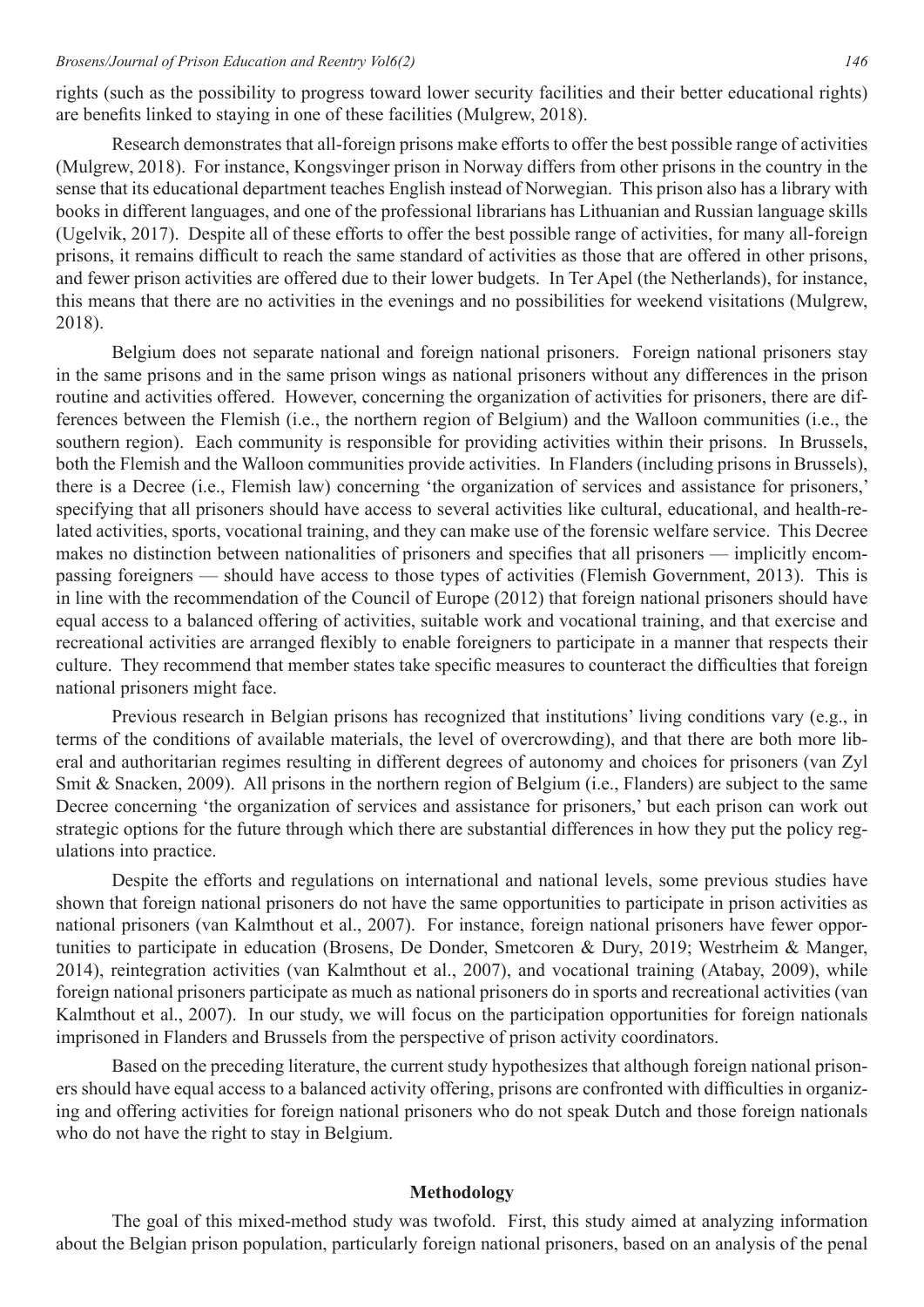database SIDIS Suite. This database contains administrative information about all prisoners in Belgium. Information about personal and prison-related characteristics from all people that were imprisoned in Belgium on 24 October 2017 ( $N = 10,356$ ) were extracted. Second, this study aimed at providing insight into which activities were available for foreign national prisoners and what was their accessibility based on qualitative interviews with prison activity coordinators ( $N = 17$ ). The aim of this article is thus to provide an answer to the following research questions:

- 1. What is the profile of the foreign national prisoner population in Belgium (in terms of personal characteristics and prison-related features)?
- 2. What activity offerings are available for foreign national prisoners in Flemish and Brussels prisons?
- 3. To what extent are these activity offerings accessible for foreign national prisoners (e.g., in terms of language and right of residence)?

The study was approved by the Ethical Commission in Human Sciences of the Vrije Universiteit Brussel (Belgium) (reference number ECHW\_134) and by the Belgian Directorate General of Penitentiaries, as the latter provided access to the penal database SIDIS Suite.

# **Phase 1: Analysis of the Penal Database SIDIS Suite**

Permission was obtained from the Belgian Directorate General of Penitentiaries to gain access to data on the prison population included in the penal database SIDIS Suite. The following personal characteristics were extracted on 24 October 2017 ( $N = 10,356$ ). Prisoner age was extracted as a continuous variable that has been recorded into a variable with six categories ( $1 = < 18$  years;  $2 = 18-25$  years;  $3 = 26-35$  years;  $4 = 36-45$ years;  $5 = 46-55$  years;  $6 = 55+$ ). Gender was a dichotomous variable  $(0 = \text{male}; 1 = \text{female})$ . Marital status had four different answer categories ( $1 =$  unmarried;  $2 =$  married;  $3 =$  divorced;  $4 =$  widowed). Concerning nationality, almost 120 different nationalities were registered in the database, which were recoded into a dichotomous variable (1 = Belgian; 2 = foreign nationality) and a variable with seven categories (1 = Belgian; 2  $=$  African; 3 = Asian; 4 = other European; 5 = American; 6 = Oceanian; 7 = refugee). Information regarding right of residence was also extracted. This variable only related to foreign national prisoners since Belgian prisoners have the right to stay in Belgium. Foreign national prisoners could have one of three different residential statuses (1 = with the right of residence; 2 = without the right of residence;  $3$  = insecure status).

Besides the personal characteristics, the SIDIS Suite database also contains information about three prison-related features. First, it provides insight into which of the 36 Belgian prisons the person was detained in. These prisons were recoded into one of the three Belgian regions  $(1 =$  Flemish region;  $2 =$  Brussels region; 3 = Walloon region). Second, the start date of the most recent period of imprisonment was used to calculate how many (continuous) months a prisoner had already been in prison. A prisoner's conviction status was also included (1 = awaiting trial; 2 = convicted; 3 = criminally irresponsible offender; 4 = other). The category 'other' was included to describe prisoners whose conditional release was suspended, those who were placed at the disposal of the sentence implementation court, and provisionally arrested prisoners, for example.

Bivariate analyses were used to make comparisons between Belgian and foreign national prisoners. Intergroup differences were evaluated using Chi-square tests for categorical variables, and a Mann–Whitney U-test was used for the only non-normally distributed continuous variable (i.e., number of months in prison). All data have been analyzed using SPSS version 25.

### **Phase 2: Qualitative Interviews**

The first and second authors conducted 17 interviews with the coordinators of activities for all prisons in Flanders and Brussels between June and September 2017. In each prison, there was one person who coordinated the activities. The Brussels prison was spread over three locations but had only one prison activity coordinator. All 17 activity coordinators from the Flemish and Brussels prisons agreed to participate in our research. The activity coordinators are employed by the Flemish Department of Welfare and Families. Their main task is to coordinate the activity offerings concerning cultural, educational, and health-related activities,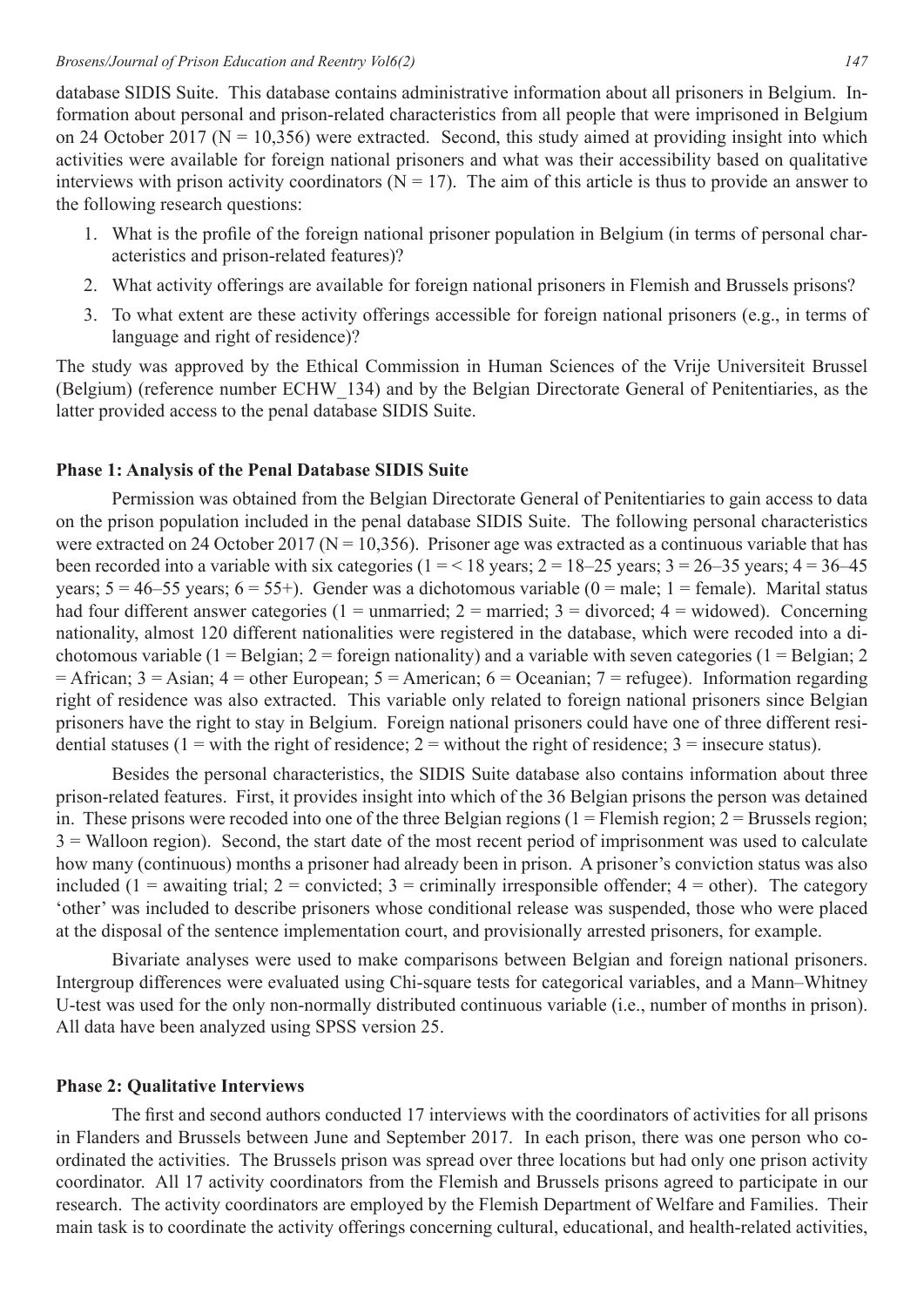sports, vocational training, and forensic welfare services in the local prison. To organize the prison activity offerings, they work closely with the activity organizers who are all employed by the general social services operating in Flanders.

The interviews were conducted by telephone and in Dutch. The first author translated the quotations used in this article into English. Although the accepted norm for qualitative interviews is to conduct them face-to-face, recent research underlines that telephone interviews allow respondents to feel comfortable in their natural context, and nowadays, many people are used to using a telephone as a means of communicating (Ward, Gott, & Hoare, 2015).

To engage the respondents in an in-depth discussion, the main interview questions were sent to them several weeks in advance. This process ensured that respondents understood the research objectives before the interviews took place. It also facilitated the conversation, because respondents could read the questions and prepare their thoughts beforehand. The activity coordinators could also discuss the questions with their prison's activity organizers (e.g., educational providers, sports providers, and people working for the forensic welfare service) before the interview took place in order to provide the most complete information possible.

In general, three topics were discussed: (a) information about the respondents; (b) participation initiatives for foreign national prisoners; and (c) the policy and budgetary context. This article mainly focuses on the second topic. The semi-structured interview schedule enabled the interviewers to explore additional issues mentioned by the respondents. There was considerable variation in the duration of the interviews, with the shortest interview lasting 34 minutes and the longest lasting 79 minutes. All interviews were audio-recorded; the interviewers made detailed notes and an extensive summary of each interview shortly after the interview. Once all the interviews had been completed, the interview notes and summaries were analyzed by the first author, making use of a qualitative software program called MAXQDA. Audiotapes were reviewed again. A thematic analysis was performed to identify the main themes (King & Horrocks, 2010), combining a deductive (i.e., theory-driven) and inductive (i.e., data-driven) approach (Fereday & Muir-Cochrane, 2006). Table 1 provides an overview of the thematic categories, key terms codes, and examples from the analysis.

| Table 1                                                        |                                                                         |                                                                                                                                                                                                                                                                                                                                |  |  |
|----------------------------------------------------------------|-------------------------------------------------------------------------|--------------------------------------------------------------------------------------------------------------------------------------------------------------------------------------------------------------------------------------------------------------------------------------------------------------------------------|--|--|
| Thematic Categories of the Analysis                            |                                                                         |                                                                                                                                                                                                                                                                                                                                |  |  |
| Thematic category                                              | Key terms                                                               | Examples                                                                                                                                                                                                                                                                                                                       |  |  |
| Population composition                                         | Amount of foreign<br>national prisoners                                 | "Not so long ago, we analyzed our population. It turned out<br>that we have about 35 different nationalities within a popu-<br>lation of 170 to 180 prisoners."                                                                                                                                                                |  |  |
|                                                                | Requirements                                                            | "In Prison X, we have two foreign national prisoners among<br>our population of 58. In Prison X, prisoners should master<br>Dutch before they can come [to this prison], two years be-<br>fore their release."                                                                                                                 |  |  |
| Importance of language<br>for participating in ac-<br>tivities | Dutch activities                                                        | "We do not exclude anyone. But when the offer is lan-<br>guage-sensitive, mastering Dutch is a requirement, and then<br>they cannot take part. Unfortunately, that is a major part of<br>our offerings."                                                                                                                       |  |  |
|                                                                | Foreign language<br>activities<br>Language-less<br>sensitive activities | "The film discussion can be held in English or Spanish or<br>French. The supervisor needs to speak one of these languages."<br>"Foreign national prisoners can participate in all sports ac-<br>tivities. That is the advantage of sport, that it is very accessi-<br>ble for foreigners as language is not really a barrier." |  |  |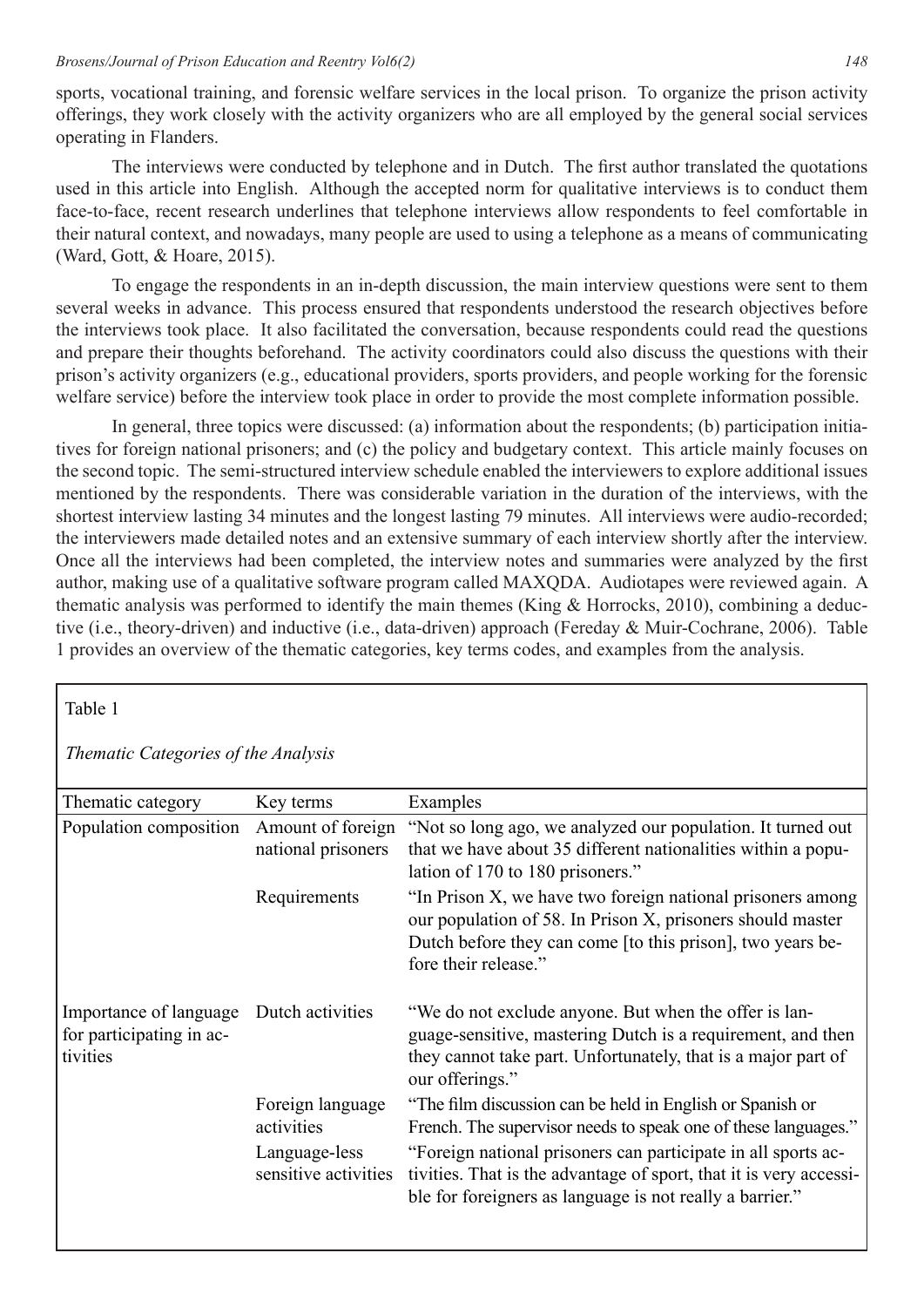| Importance of residence Right to stay<br>status for participating<br>in activities |                  | "You can have another nationality, but you can have the<br>right of residence. In this case, you can sign up for public<br>housing and everything that has to do with it. In case they<br>have the right of residence, you can apply for a monthly al-<br>lowance, for instance."                                     |
|------------------------------------------------------------------------------------|------------------|-----------------------------------------------------------------------------------------------------------------------------------------------------------------------------------------------------------------------------------------------------------------------------------------------------------------------|
|                                                                                    | No right to stay | "Depending on the situation of the guy, we can contact or<br>cooperate with external services or persons, like the Special<br>Needs program."                                                                                                                                                                         |
|                                                                                    | Insecure         | "In the past, we had a project in cooperation with Organi-<br>zation X for prisoners with an insecure status. Not to send<br>people back and say that they have to follow the advice of<br>the Federal Public Service of Foreign Affairs, but to let them<br>reflect on the consequences of [the choices they made]." |

# **Quantitative Results**

During the first phase of our study, we aimed to gain insight into the Belgian prison population particularly the foreign national prison population — based on an analysis of the penal database SIDIS Suite.

# **The Foreign National Prison Population**

In Belgium, 10,356 individuals were in prison on 24 October 2017. Among them, 56.1% ( $N = 5.768$ ) were Belgian nationals and  $43.9\%$  (N = 4,522) were foreign nationals. The foreign national prison population was very diverse in terms of citizenship. The largest groups of foreign national prisoners had a nationality of an African country (44%) or were citizens of a European country other than Belgium (42.2%). Furthermore, 10.7% had a nationality of an Asian country, 2.3% had an American nationality, and 0.8% held refugee status.

Table 2 shows that there were significant differences between the Belgian regions. The correctional institutions in the Brussels region had the largest population of foreign national prisoners (65%), while the prison population in the Flemish region consisted of 44.3% non-Belgian prisoners, and 38.4% ( $\chi^2$  = 249.438,  $df = 2$ ,  $p = .000$ ) of prisoners in the Walloon region were foreign nationals. Within the Flemish region, there were also large differences between correctional institutions. Some prisons almost had no foreign national prisoners (e.g., Ruiselede: 1.6%), while others had a large proportion (e.g., Mechelen: 53.7%). Remand prisons had higher rates of foreign nationals (e.g., Antwerpen and Mechelen) compared to prisons where sentences were executed (e.g., Hoogstraten and Ruiselede).

Within the population of foreign national prisoners, there was diversity in whether someone had the right of residence. The largest group, 65.2%, did not have the right to stay in Belgium and was facing deportation during or after their incarceration period, while 31.5% had the right to stay after their release. The remaining 3.3% had an insecure status, implying that they did not know yet if they could stay in Belgium or if they would be deported. In other words, the Federal Public Service of Foreign Affairs still needed to make that decision. Moreover, with regard to the right of residence, differences were observed between regions and prisons. For instance, Table 2 shows that the Walloon region had more foreign national prisoners with the right of residence (37.4%) compared to the Flemish (28.6%) and Brussels regions (28.5%). The latter two regions had more prisoners without the right of residence (67.8% and 68.8%, respectively) than the Walloon region (59.3%) ( $\chi^2$  = 39.010, df = 4, p = .000).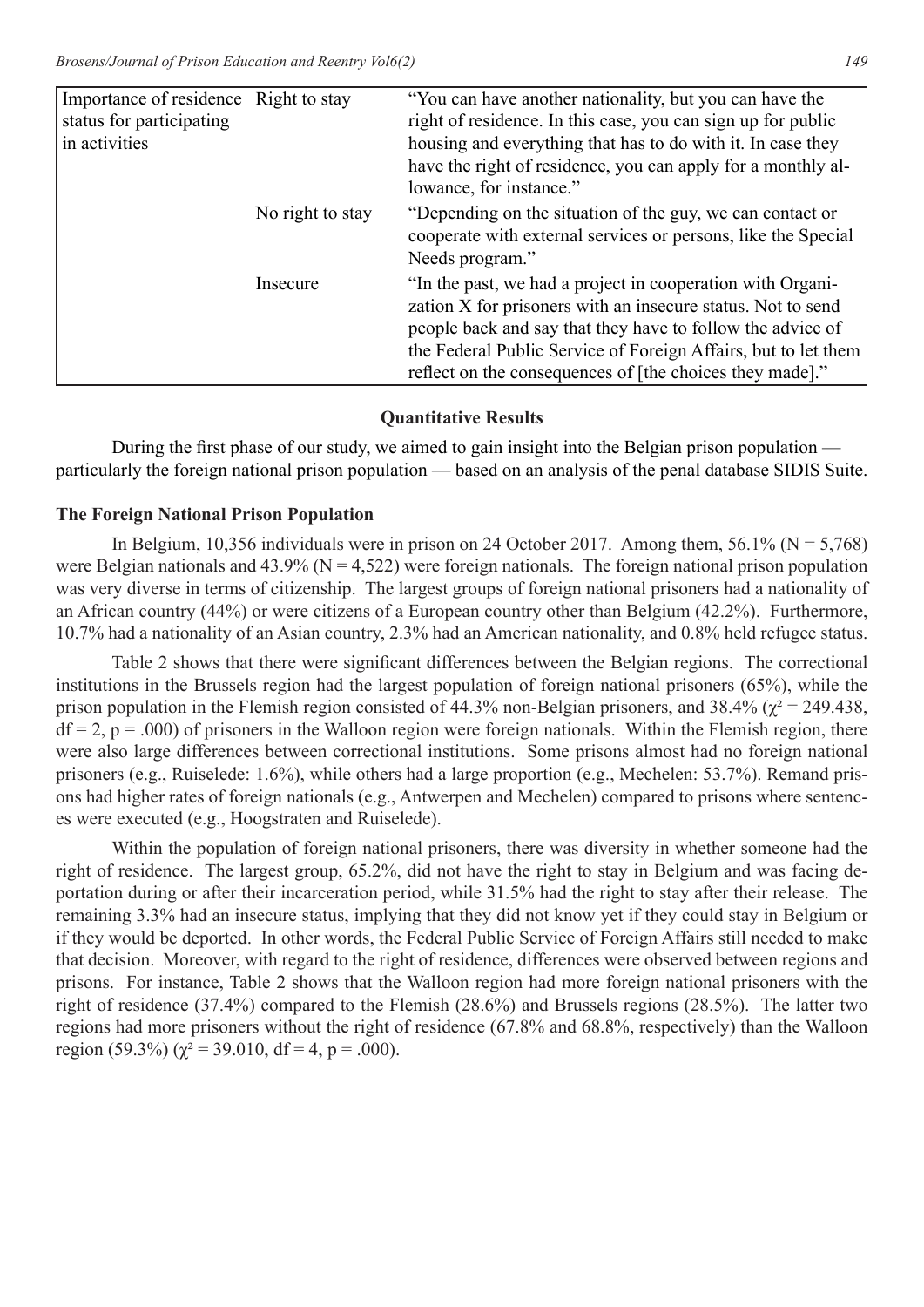# Table 2

 *The Foreign National Prison Population in Belgium*

|                          |                 |                 | Foreign national prison population |                |                           |
|--------------------------|-----------------|-----------------|------------------------------------|----------------|---------------------------|
|                          | Belgian prison- | Foreign nation- | With the right                     | Without the    |                           |
| Prison                   | ers (%)         | al prisoners    | of residence                       | right of resi- | Insecure status<br>$(\%)$ |
|                          |                 | $(\%)$          | $(\%)$                             | dence $(\% )$  |                           |
| Antwerpen                | 47.2            | 52.8            | 34.4                               | 63.9           | 1.9                       |
| Beveren                  | 57.7            | 42.3            | 30.2                               | 64.3           | 5.6                       |
| <b>Brugge</b>            | 59.9            | 40.1            | 18.8                               | 77.6           | 3.6                       |
| Dendermonde              | 55.8            | 44.2            | 26.1                               | 69.6           | 4.3                       |
| Gent                     | 59.2            | 40.8            | 31.7                               | 63.4           | 4.9                       |
| Hasselt                  | 54.8            | 45.2            | 35.6                               | 60.3           | 4.0                       |
| Hoogstraten              | 84.0            | 16.0            | 96.2                               | 3.8            | 0.0                       |
| Ieper                    | 56.1            | 43.9            | 28.0                               | 72.0           | 0.0                       |
| Leuven-Centraal          | 70.8            | 29.3            | 23.3                               | 64.0           | 12.8                      |
| Leuven-Hulp              | 50.3            | 49.7            | 18.4                               | 78.2           | 3.4                       |
| Mechelen                 | 46.3            | 53.7            | 28.8                               | 71.2           | 0.0                       |
| Merksplas                | 53.0            | 47.0            | 27.2                               | 69.7           | 3.1                       |
| Oudenaarde               | 68.5            | 31.5            | 37.0                               | 58.7           | 4.3                       |
| Ruiselede                | 98.1            | 1.9             | 100                                | 0.0            | 0.0                       |
| Tongeren                 | 0.0             | 100             | 0.0                                | 100            | 0.0                       |
| Turnhout                 | 46.3            | 53.7            | 28.1                               | 69.3           | 2.6                       |
| Wortel                   | 38.0            | 62.0            | 19.1                               | 78.7           | $2.2^{\circ}$             |
| <b>Subtotal Flanders</b> | $55.7*$         | $44.3*$         | $28.3*$                            | $68.2*$        | $3.5*$                    |
| Berkendaal               | 43.7            | 56.3            | 35.0                               | 62.5           | 2.5                       |
| Forest                   | 45.9            | 54.1            | 26.1                               | 67.4           | 6.5                       |
| St. Gilles               | 32.1            | 67.9            | 28.1                               | 70.0           | 1.9                       |
| <b>Subtotal Brussels</b> | $35*$           | $65*$           | $28.2*$                            | $69.2*$        | $2.6*$                    |
| Andenne                  | 45.6            | 54.4            | 22.0                               | 74.0           | 4.0                       |
| Arlon                    | 49.6            | 50.4            | 21.0                               | 77.4           | 1.6                       |
| Dinant                   | 82.3            | 17.6            | 22.2                               | 66.7           | 11.1                      |
| Huy                      | 81.0            | 19.0            | 56.3                               | 43.8           | 0.0                       |
| Ittre                    | 51.2            | 48.8            | 38.9                               | 56.6           | 4.4                       |
| Jamioulx                 | 56.8            | 43.2            | 32.7                               | 63.0           | 4.2                       |
| Lantin                   | 61.0            | 39.0            | 36.8                               | 60.6           | 2.6                       |
| Leuze-en-Hainaut         | 54.0            | 46.0            | 31.9                               | 65.2           | 2.9                       |
| Marche-en-Famenne        | 73.0            | 27.0            | 42.7                               | 51.2           | 6.1                       |
| Marneffe                 | 77.7            | 22.3            | 100.0                              | 0.0            | 0.0                       |
| Mons                     | 69.8            | 30.2            | 43.6                               | 51.8           | 4.5                       |
| Namur                    | 66.5            | 33.5            | 45.5                               | 54.5           | $0.0\,$                   |
| Nivelles                 | 64.1            | 35.8            | 43.4                               | 53.9           | 2.6                       |
| Paive                    | 66.7            | 33.3            | 62.5                               | 37.5           | $0.0\,$                   |
| St. Hubert               | 82.0            | 18.0            | 66.7                               | 30.6           | 2.8                       |
| Tournai                  | 62.1            | 37.9            | 21.5                               | 76.9           | 1.5                       |
| Subtotal Wallonia        | $61.6*$         | $38.4*$         | $37.0*$                            | 59.7*          | $3.2*$                    |
| Note: * $p = 0.000$      |                 |                 |                                    |                |                           |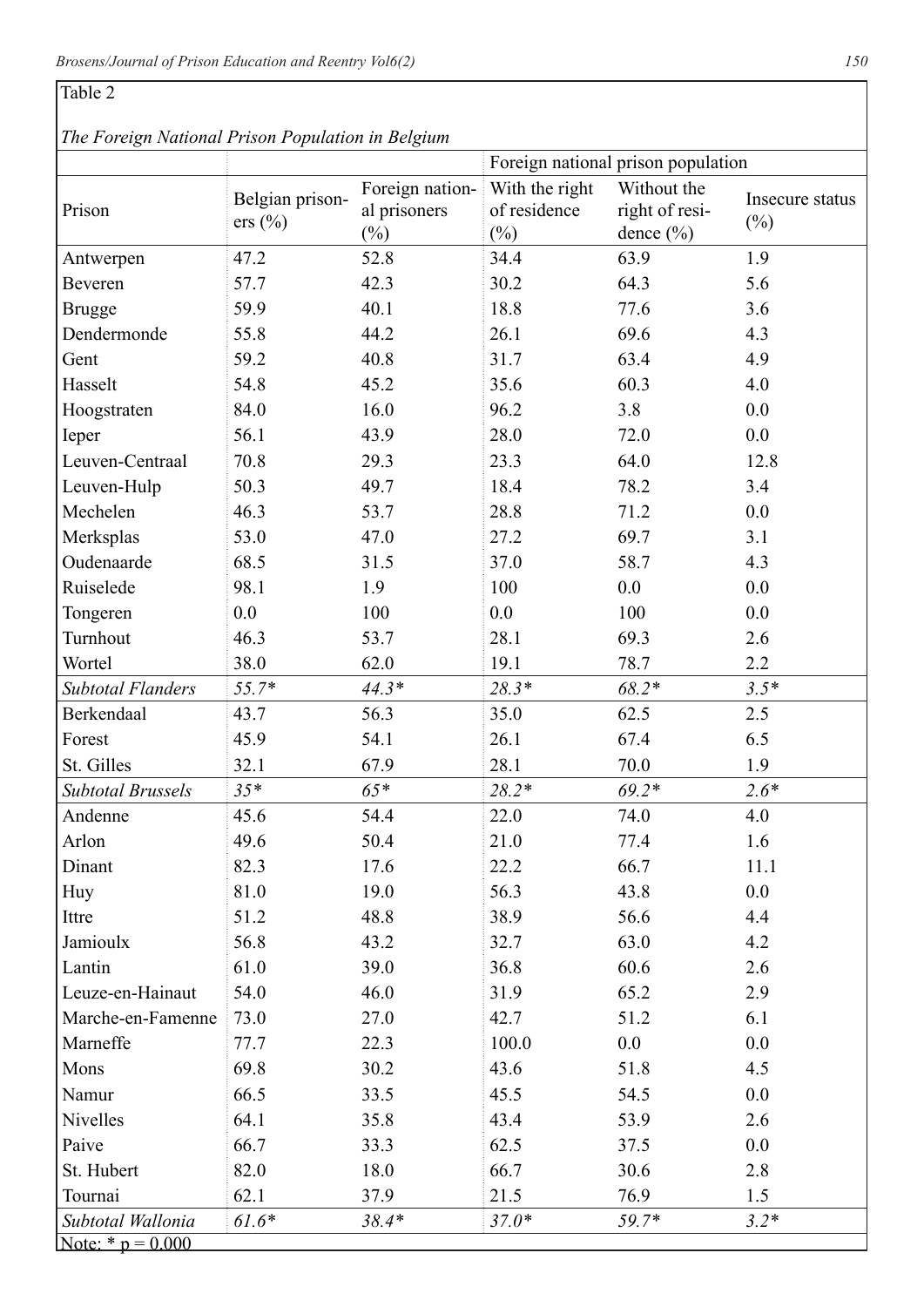### **Comparison of Belgian and Foreign National Prisoners**

Belgian and foreign national prisoners were compared based on a number of personal characteristics. Table 3 shows that females were less represented among the foreign national prison population (2.7%) than in the Belgian prison population (4.9%) ( $\chi^2$  = 34.365, df = 1, p = .000). With regard to marital status, foreign national prisoners were more frequently married (21.4%) as compared to Belgian prisoners (10.8%). They were also less frequently divorced or widowed (7% and 0.5%, respectively) than Belgian prisoners (9.9% and 1.2%, respectively) ( $\chi^2$  = 197.837, df = 3, p = .000).

The majority of all prisoners were aged between 26 and 35 years. This was the case for both foreign national (37.3%) and Belgian prisoners (34.2%). However, foreign national prisoners were more represented than Belgian prisoners in the larger, younger age groups until the age of 45 (93.1% versus 74.6%) ( $\chi^2$  = 168.163, df = 5, p = .000).

| Table 3                                                                                |                           |                                    |  |  |
|----------------------------------------------------------------------------------------|---------------------------|------------------------------------|--|--|
|                                                                                        |                           |                                    |  |  |
| Comparison of Belgian and Foreign National Prisoners Based on Personal Characteristics |                           |                                    |  |  |
|                                                                                        | Belgian prisoners $(\% )$ | Foreign national prisoners $(\% )$ |  |  |
| Gender                                                                                 |                           |                                    |  |  |
| Male                                                                                   | $95.1*$                   | $97.3*$                            |  |  |
| Female                                                                                 | $4.9*$                    | $2.7*$                             |  |  |
| Marital status                                                                         |                           |                                    |  |  |
| Unmarried                                                                              | $78.2*$                   | $71.1*$                            |  |  |
| Married                                                                                | $10.8*$                   | $21.4*$                            |  |  |
| Divorced                                                                               | $9.9*$                    | $7.0*$                             |  |  |
| Widowed                                                                                | $1.2*$                    | $0.5*$                             |  |  |
| Age                                                                                    |                           |                                    |  |  |
| < 18                                                                                   | $0.0*$                    | $0.2*$                             |  |  |
| $18 - 25$                                                                              | $16.5*$                   | $17.3*$                            |  |  |
| $26 - 35$                                                                              | $34.2*$                   | $37.3*$                            |  |  |
| $36 - 45$                                                                              | $23.9*$                   | $28.3*$                            |  |  |
| $46 - 55$                                                                              | $16.0*$                   | $13.0*$                            |  |  |
| $55+$                                                                                  | $9.4*$                    | $3.8*$                             |  |  |
| Note: * $p = 0.000$                                                                    |                           |                                    |  |  |

Belgian and foreign national prisoners were also compared based on prison-related features (see Table 4). The mean number of months in detention was one-third lower for foreign national prisoners ( $M =$ 24.32 months,  $SD = 34.17$ ) than for Belgian prisoners (M = 36.66 months,  $SD = 53.51$ ) (Mann–Whitney U  $= 11207015$ , p = .000). This was also reflected in their conviction status. Foreign national prisoners were more frequently awaiting trial (44.2%) than Belgian prisoners (30%), while Belgian prisoners were more frequently convicted (59.8% compared to 51.5% among the foreign national prison population). The percentage of criminally irresponsible offenders (i.e., people that are not responsible for the criminal offences they have committed due to mental or intellectual disabilities) was lower among the foreign national (3.7%) than it was among the Belgian prison population (8.4%) ( $χ² = 292.631$ , df = 3, p = .000).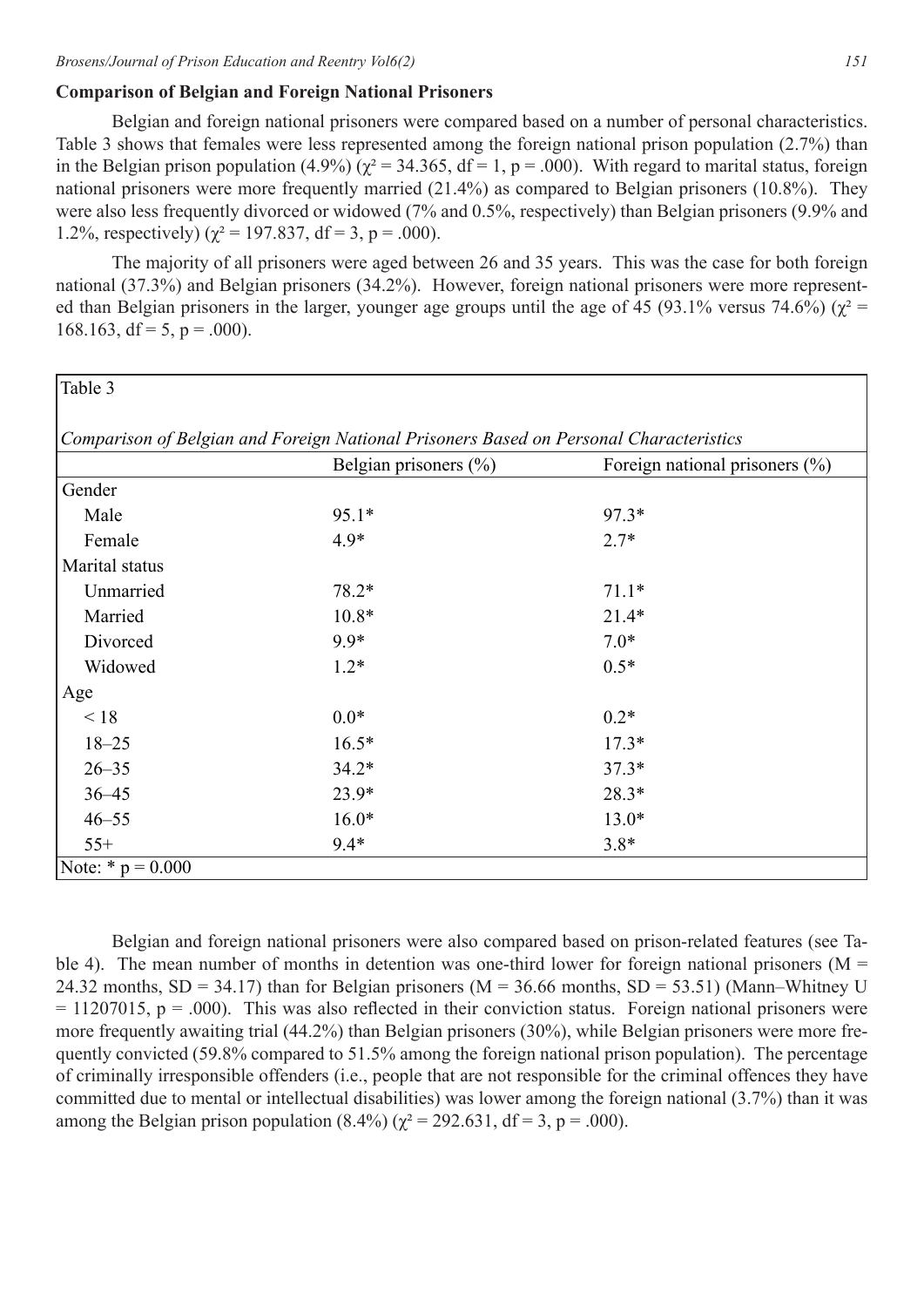| Table 4 |  |
|---------|--|
|---------|--|

 *Comparison of Belgian and Foreign National Prisoners Based on Prison-Related Characteristics*

|                               | Belgian prisoners |                  | Foreign national prisoners |                  |
|-------------------------------|-------------------|------------------|----------------------------|------------------|
|                               | $\frac{0}{0}$     | $\boldsymbol{M}$ | $\frac{0}{0}$              | $\boldsymbol{M}$ |
| Conviction status             |                   |                  |                            |                  |
| Awaiting trial                | $30.0*$           |                  | $44.2*$                    |                  |
| Convicted                     | 59.8*             |                  | $51.5*$                    |                  |
| Criminally irresponsible      | $8.4*$            |                  | $3.7*$                     |                  |
| Other                         | $1.9*$            |                  | $0.6*$                     |                  |
| Number of months in detention |                   | $36.66*$         |                            | 24.32*           |
| Note: * $p = 0.000$           |                   |                  |                            |                  |

### **Qualitative Results**

Recalling the quantitative results, it is important to point out that the prisons differed in terms of their population composition. The activity coordinators of the only two prisons with an open regime<sup>1</sup> mentioned that they had (almost) no foreign national prisoners and consequently had no offerings available for foreign national prisoners specifically. These prisons had the requirement that only people with Belgian nationality, or the right of residence who had mastered the Dutch language, could be imprisoned there because they actively prepared prisoners for their release. The remand and (more) closed prisons had a more diverse population in terms of nationality; in some of the institutions, more than half of the population had a non-Belgian nationality, comprising a large variety of nationalities. In the words of one of the activity coordinators: "Not so long ago, we made an analysis of our population. It turned out that we have about 35 different nationalities within a population of 170 to 180 prisoners" (Activity coordinator, remand prison). The number of foreign national prisoners had an immediate influence on how much attention had to be/was paid to offering activities for this target group. Almost all respondents discussed the fact that in principle no one was excluded from participating in the general activities in prison, but in practice they were confronted with difficulties in realizing participation. Several respondents emphasized that it was not nationality that diminished a prisoner's participation opportunities, but their residence status and linguistic ability were particularly linked with their level of participation in prison activities.

#### **The Importance of Residence Status**

For some activities, right of residence was a legal necessity enabling participation. This mainly related to activities that could help prisoners to prepare their life after release from prison (e.g., preparing for a job and following a part of the reintegration trajectory for newcomers):

The residence status is the decisive factor. Nationality or language are less important. You can have another nationality and have the right of residence. In this case, you can sign yourself up for public housing and everything that has to do with it. If they have the right of residence, they can apply for a monthly allowance, for instance. Resettlement encompasses three aspects: a house, a daily activity (the preference goes to work), and an income. (Activity coordinator, prison with separate wings for people awaiting trial and convicted people)

Many activity coordinators shared the opinion that for prisoners without the right of residence, preparing for resettlement was very difficult. Almost all activity coordinators mentioned that there were no programs available to support this group. Only one coordinator indicated that they had made use of the Special Needs program of the Federal Public Service of Foreign Affairs to support vulnerable people — most often people lacking criminal responsibility — during their detention period, repatriation, and sometimes also after

<sup>&</sup>lt;sup>1</sup> In Belgium, there are remand prisons and open, half-open, and closed prisons where sentences are carried out. The division between open, half-open, and closed prisons is based on the level of security (Snacken & Tournel, 2014).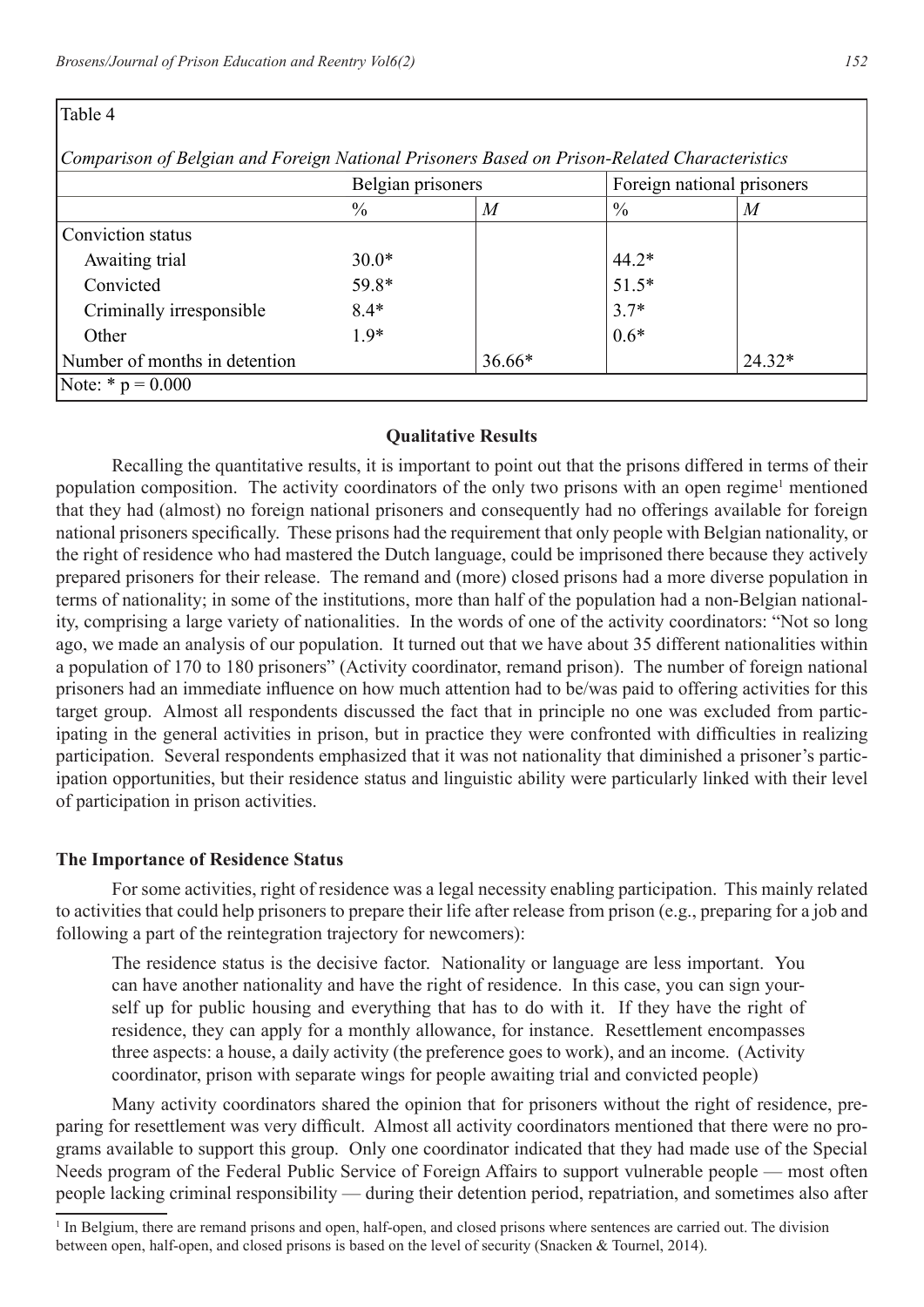being returned to the country to which they were being deported. This program enables developing a reintegration trajectory for a maximum of one year after deportation. This support did not exist for the majority of prisoners who were facing deportation.

For those who were deported directly from prison, they were first brought to one of the three prisons from which the deportations were organized. A coordinator of one of those prisons estimated that 600 to 700 deportable prisoners passed through her institution on an annual basis. These prisoners stayed for a few days and were not prepared for their release from prison. In the near future, the activity organizers of this prison will further deliberate on what can be done for this group:

That does not mean that we will link big programs to it [this population]. It can also be that we say: we want these people to be able to make phone calls and arrange everything on the home front. We are not able to do more, I don't think. That can also be a result... But the goal is that we will think about what we can mean for this target group. (Activity coordinator, remand prison)

Besides those prisoners who faced deportation, there was a group of foreign national prisoners whose status was uncertain, implying that they did not know yet if they had the right to stay in Belgium or if they would be deported. The Federal Public Service of Foreign Affairs still needed to take a formal decision on their possibility to remain in Belgium or not. In the past, one of the prisons had organized group sessions for these people to allow them to reflect on the consequences of their different options (i.e., following the advice of the Federal Public Service of Foreign Affairs or not) and think about possible solutions. At the time of the interviews, these sessions were no longer being organized. For some staff members from the forensic welfare service, the input of these group sessions was now being used as 'guidelines' during their conversations with individual prisoners. Several coordinators also mentioned that some of their staff members were frequently asked questions about the right of residence, preparation for expulsion, etc. Several activity coordinators pointed out that the right of residence was also relevant for the Flemish service for employment and vocational training. This service only supports Belgian nationals or those who have the right to stay in Belgium to prepare them for a job after their release from prison. This meant that foreign national prisoners without the right to stay in Belgium and those with an insecure status could not rely on this service.

Lastly, there was also a group of foreign national prisoners who had the right to stay in Belgium. In cooperation with the agency that is responsible for the integration of newcomers in Belgium, one remand prison organized the module 'social orientation' once every year. This module was part of the integration program available on the outside. Elements including the Belgian educational system, how to find work and housing, social security, and mobility were discussed over six thematic evenings. Depending on the languages understood by the participating prisoners, those evenings were held in English and/or French. As the activity coordinator mentioned:

They are very professional. After signing up, everyone has an individual intake conversation with the teachers. They try to clarify what they [the prisoners] expect from the informational evenings; what their specific questions are. And afterwards, they see how they can achieve these goals. These conversations take almost one hour per person, so that is quite extensive. They also talk about the personal situations of these people. Afterwards, the informational evenings take place, in English or French, or both. And after these evenings, an individual evaluation takes place. (Activity coordinator, remand prison)

At the time of the interviews, this module was offered in one of the 17 prisons, but one other activity coordinator was also considering implementing this module.

### **The Importance of Language**

A second aspect linked with opportunities to participate in prison activities was language. The majority of the activity coordinators mentioned that nationality and the languages that prisoners had mastered could not be considered synonymous. There were foreign national prisoners who did not speak Dutch (i.e., the dominant language used in the prison), while others had mastered this language sufficiently in order to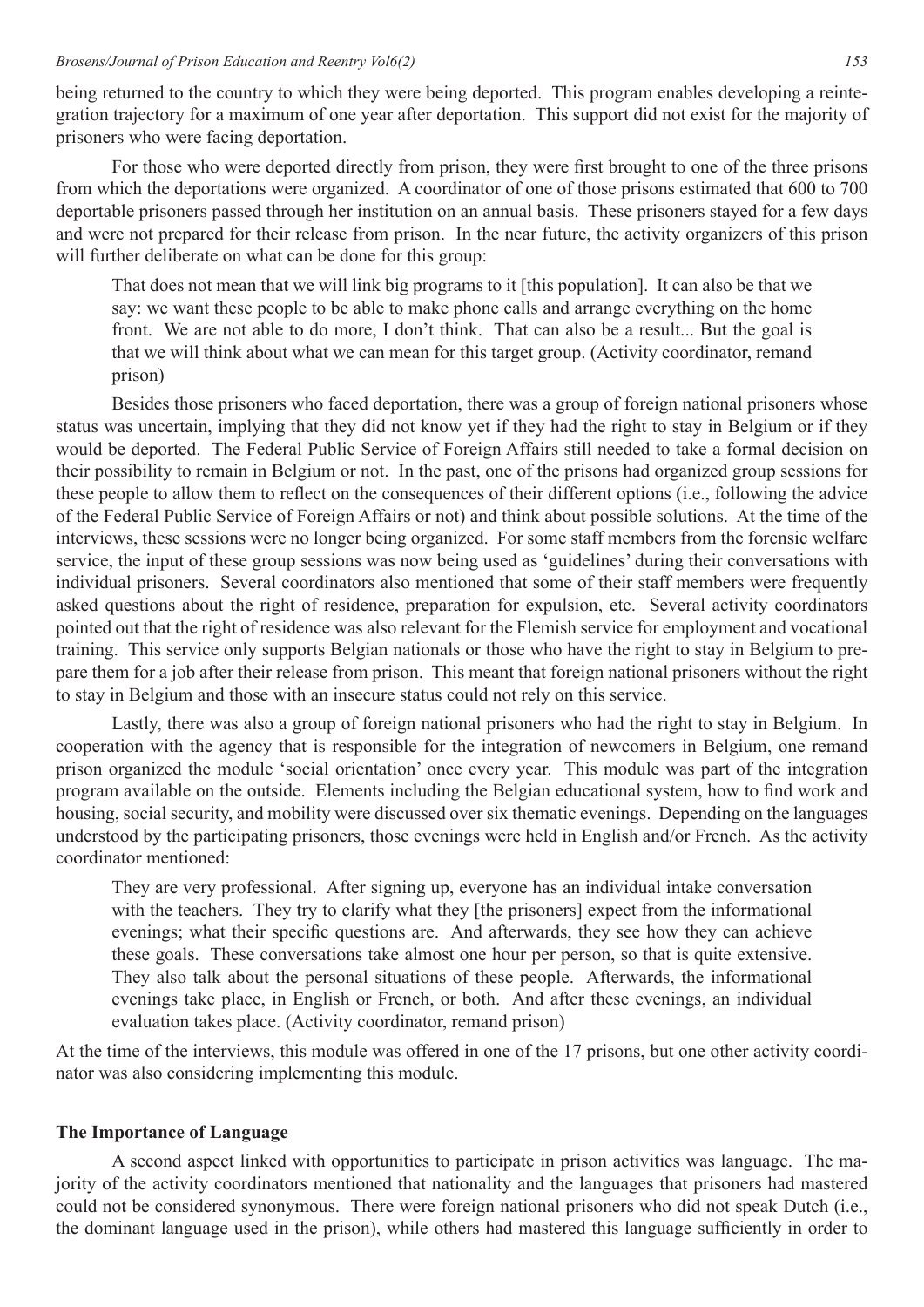participate in activities for which Dutch was required. In practice, activity coordinators divided activities based on the language level that was required to be able to participate. There were Dutch, foreign language, and language-less sensitive activities. This latter means that language does not play an important role. In addition, a distinction could be made between regular group activities, regular individual activities, specific group activities, and specific individual activities. 'Regular activities' implied that no explicit attention was paid to foreign national prisoners, while 'specific activities' were targeted at this population. Figure 1 provides an overview of the different combinations that existed in prisons in Flanders and Brussels. The thicker the line, the more often such activities were organized.



**Activities in Dutch.** In this part, we describe the activities that were exclusively offered in Dutch, which is the dominant language used in the prisons. The activity coordinators mentioned that the majority of the regular group and individual activities were exclusively for Dutch-speaking prisoners, in which foreign national prisoners who had not mastered Dutch could not participate. Examples of regular group activities offered by several activity coordinators were courses like 'being a parent in prison' or 'dealing with frustrations,' while regular individual activities included sessions with staff members from the forensic welfare services or centers for mental health care. If those staff members were multilingual, then foreign national prisoners could also participate. Some activity coordinators reflected that this was quite difficult to achieve for staff members from the mental health care service. Since this service guides in-depth therapeutic sessions, staff members need to have a strong command of a certain language if they want to reach non-Dutch-speaking prisoners. For instance, one activity coordinator said:

Some of them [staff members from the mental health care service] say that they try to follow up with English- and French-speaking prisoners, but you hear that this is more difficult for them. They do in-depth conversations. To guide this as a social worker in a language that is not your mother tongue, and also with someone for whom it might not be their mother tongue either, that is hard. So, I think that it is not the same conversation [compared to when it would be in their mother tongue]. (Activity coordinator, prison with separate wings for people awaiting trial and convicted people)

In addition, the forensic welfare service in some prisons made use of telephone interpreters. Not all activity coordinators were in favor of this approach as it was not easy to practically implement due to the possible absence of telephones or the practicalities involved in requesting an interpreter. In one prison, fellow prisoners were asked to translate during conversations with the forensic welfare service. Other activity coordinators had doubts about involving other prisoners as translators because personal or confidential matters were discussed during those talks.

Related to the specific activities (i.e., activities specifically targeted at foreign national prisoners) in Dutch, both the group and individual activities aimed at foreign national/foreign language-speaking prisoners learning the Dutch language. Several prisons offered group courses in Dutch as a second language. In some prisons, this was transformed into a course called 'Dutch on the prison floor,' in which specific prison jargon was explained: "Dutch on the prison floor, we have offered that since last school year. Actually, that is learn-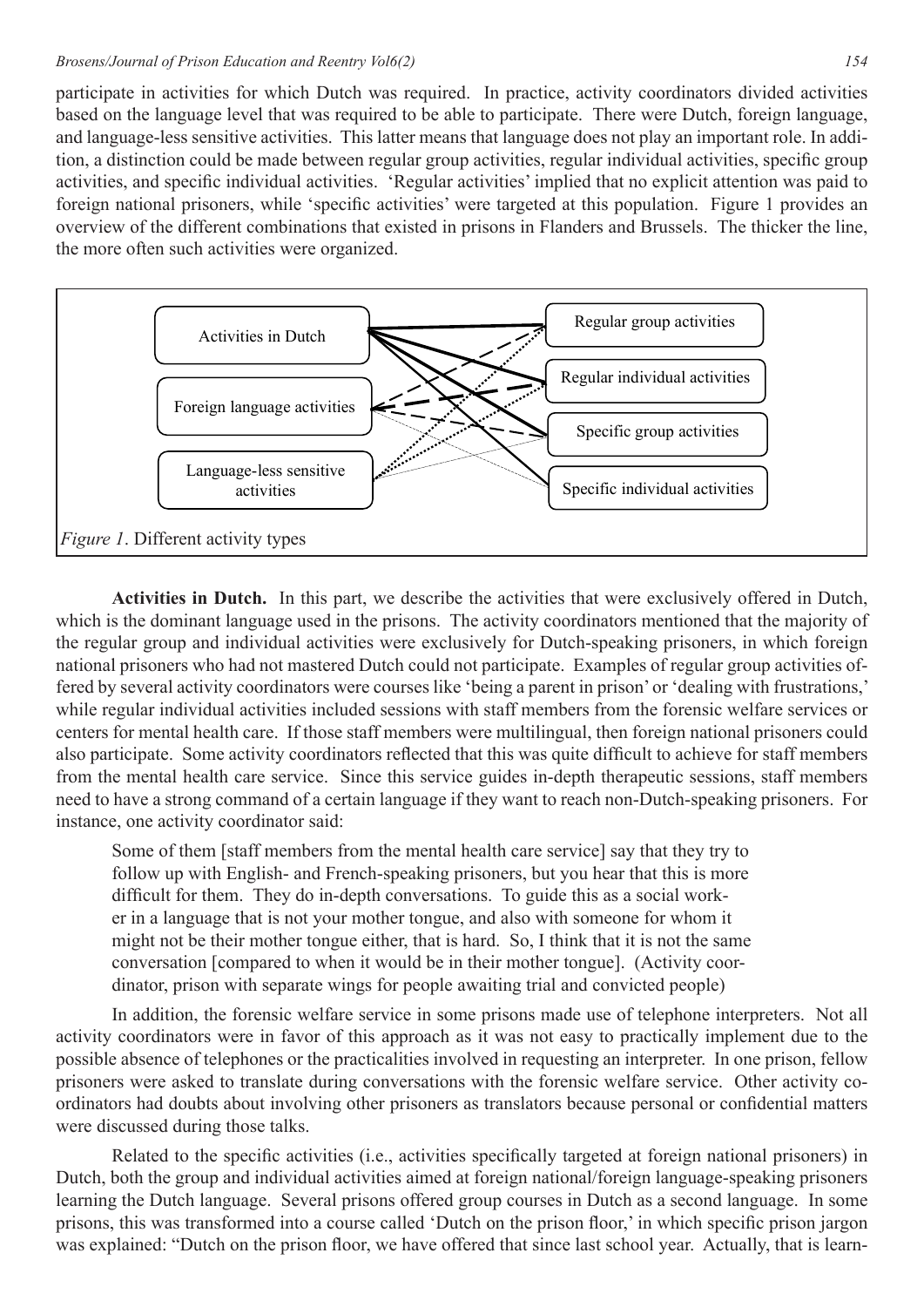ing Dutch as a second language, but that is specifically meant to give prisoners guidelines to function inside the prison," (Activity coordinator, prison for convicted people). In one prison, an educational goal was added to the sports activities by experimenting with 'learning Dutch while sporting.' As an individual offering, several prison libraries had a so-called language point, which included dictionaries, easy-to-read Dutch books, and audiobooks with headphones.

**Foreign language activities.** A much smaller offering of activities was available in foreign languages (i.e., languages other than Dutch). For example, a few prisons offered regular foreign language group activities. An example was the MOOOV film festival in four prisons during which several movies in foreign languages were shown (e.g., in Arabic, French, and Spanish). Afterwards, a jury of prisoners discussed the films, mostly in different languages. Another example was the singing atelier in one prison with its exclusively Gregorian repertoire. As Gregorian was a language that no one in the prison had mastered, this activity was equally accessible for all prisoners.

A minority of the prisons also organized a proactive welcome session in groups for all newly arrived prisoners, including foreign national prisoners. Although the information provided during the welcome session was still mainly given in Dutch, activity coordinators mentioned making adaptations for foreign national prisoners such as on-the-spot translations provided by prisoners who were multilingual or using pictograms during the Dutch presentation to explain the activities offered. One prison activity coordinator explained:

Recently, we started with a welcome session in groups. So, all prisoners who have just arrived at our prison are invited to come to our general welcome session about all our prison activities. We know that there will be a lot of foreign-speaking prisoners, so [...] we have worked out a whole concept with pictograms. (Activity coordinator, remand prison)

In other prisons, the staff members of the forensic welfare service proactively welcomed all foreign-speaking prisoners during a regular individual face-to-face conversation. The activity coordinators of the prisons where this was done were positive about this approach, with the exception of one. She mentioned that after an evaluation of what was discussed during these conversations, they decided to stop. On many occasions, they could not help these foreign-speaking prisoners or those prisoners did not want to receive help. At the time of the interviews, they offered a leaflet about the procedures of the forensic welfare work service in ten different languages instead, which all newly arrived prisoners received in their cell. If any of them wanted to speak with this service, they had to contact it themselves.

Another example of a regular individual foreign language activity was that all prisons offered the possibility of borrowing materials from the library. Some prisons had an extensive collection of foreign language books, while this offering was rather limited in others. Collaborating with the local municipal library facilitated the offering of books in different languages. The prisons that did not cooperate with a local library had to make careful decisions about their budget and reflect on whether it would be worthwhile to spend money on buying books in a particular language. Different prison libraries not only offered books but also CDs and DVDs as they were less language sensitive. For instance, DVDs mostly include subtitles in different languages. Besides the regular foreign language activity offerings, there was only one prison that had a specific group foreign language offering. The prison organized the module 'social orientation' once a year (see section 'the importance of the right of residence').

Lastly, a specific individual foreign language offering was indicated by a minority of the activity coordinators in which foreign national prisoners could follow an educational course from their home country in their own language. Between January and July 2017, some prisons participated in the pilot phases of the European FORINER project through which foreign national prisoners could take a distance course from their home country. For more information about this project, see the website of Meganexus (2019).

**Language-less sensitive activities.** The majority of the respondents noted that language-less sensitive activities were available in prison. This did not mean that no language was needed in order to participate, but rather that a universal language could be used. The regular language-less sensitive group activity offerings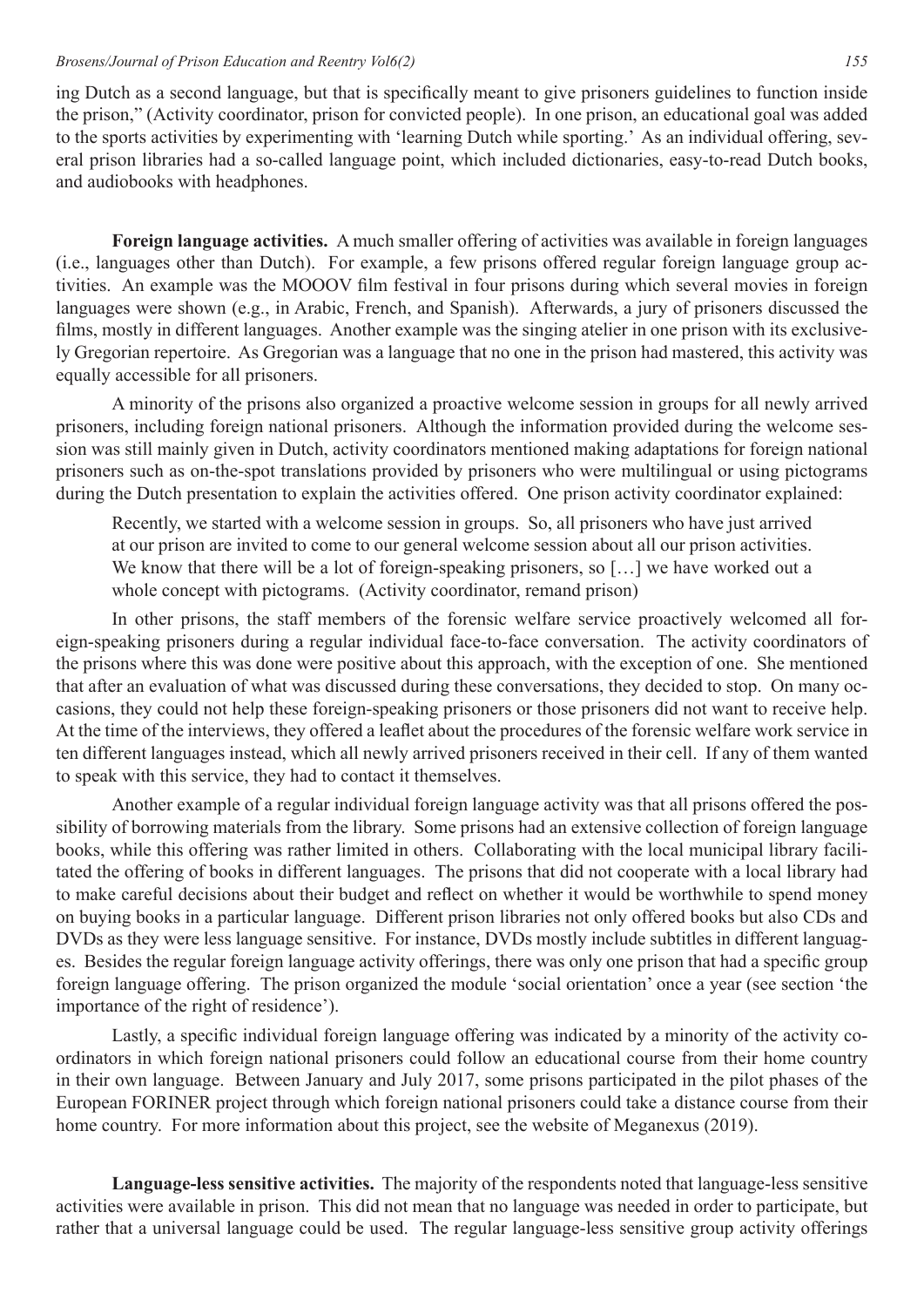mainly consisted of sports activities. All activity coordinators shared the view that there was no language barrier to participation in these activities: "Foreign national prisoners can participate in all sports activities. That is the advantage of sport, that it is very accessible for foreigners since language is not really a barrier," (Activity coordinator, prison for convicted people).

Other language-less sensitive group activities were leisure activities such as concerts, a barbecue, or a multicultural market/workshop week during which activities around music, cooking, and sports were offered. In one prison, several sports and cultural activities were organized over one week, with each day focusing on one continent. Examples of workshops in other prisons were Chinese calligraphy, laughter yoga, and figure drawing.

In addition, many prisons also had a regular individual language-less sensitive activity offering as they offered the possibility to engage in prison work. In places where uncomplicated piecework needed to be done, mastering Dutch was not required because visual instructions could help foreign national prisoners learn the job. However, institutions differed in whether foreign national prisoners were allowed to engage in certain prison work where a level of trust and confidentiality was needed (for example, working in the visiting room, cleaning the desks of the staff, or being involved in organization activities). Some prisons only gave those tasks to Dutch-speaking prisoners, while in other institutions foreign language prisoners also engaged in them.

Another example of a regular individual language-less sensitive activity is that a few prisons offered prisoners the possibility to 'be active' in their cell during periods when the activity offerings were limited. For instance, one activity coordinator mentioned that prisoners could request sudokus, drawing, and fitness exercises during the summer. In addition, there was one prison in which there had been no group activities since June 2016 due to a shortage of prison officers. Once a month, prisoners got a 'brain-train paper' including a word search, sudoku, or labyrinth that they could make in their cell.

Lastly, a few specific language-less sensitive group activities responded to prisoners' specific cultural backgrounds. A minority of the prisons organized a Sugar Festival to celebrate the end of Ramadan:

We have opened it up, not only to people who follow Ramadan, but to all prisoners, and then we organized a type of Sugar Festival. […] It will take place again on Tuesday and an Arabic group will perform. And then it will be explained what Ramadan means, but also what it means to fast in different cultures. There are a lot of sweets and it is a cozy gathering. (Activity coordinator, prison for convicted people)

One activity coordinator also noted that they once organized a group activity in which backgammon was played. They organized this after some Turkish prisoners informed them that they were interested in playing this game. The activity coordinators did not mention any example of specific language-less sensitive individual activities.

# **Discussion**

The aims of the current study were to explore (1) the profile of the foreign national prison population in Belgium; (2) the activity offerings that are available for foreign national prisoners in Flemish and Brussels prisons; and (3) the extent to which these activity offerings are accessible for foreign national prisoners.

# **The Foreign National Prison Population in Belgium**

For the first aim, we focused on administrative data from the penal database SIDIS Suite. It turned out that almost 44% of the prisoners in Belgium have a foreign nationality, which is far above the European average of 22.1% (Aebi et al., 2016). In comparison to previous research (Aebi et al., 2016; Ugelvik, 2014), our study shows that foreign nationals are overrepresented in pre-trial detention. A side note is that in these institutions, rehabilitation and reintegration activities are often not a high priority (Ugelvik, 2014). Moreover, more than 65% of the foreign national prison population in Belgium does not have the right to stay and thus faces deportation. Due to the high percentage of foreign national prisoners in Belgian prisons, their overrepresentation in pre-trial detention, and their lack of residence rights, this research aimed at gaining insight into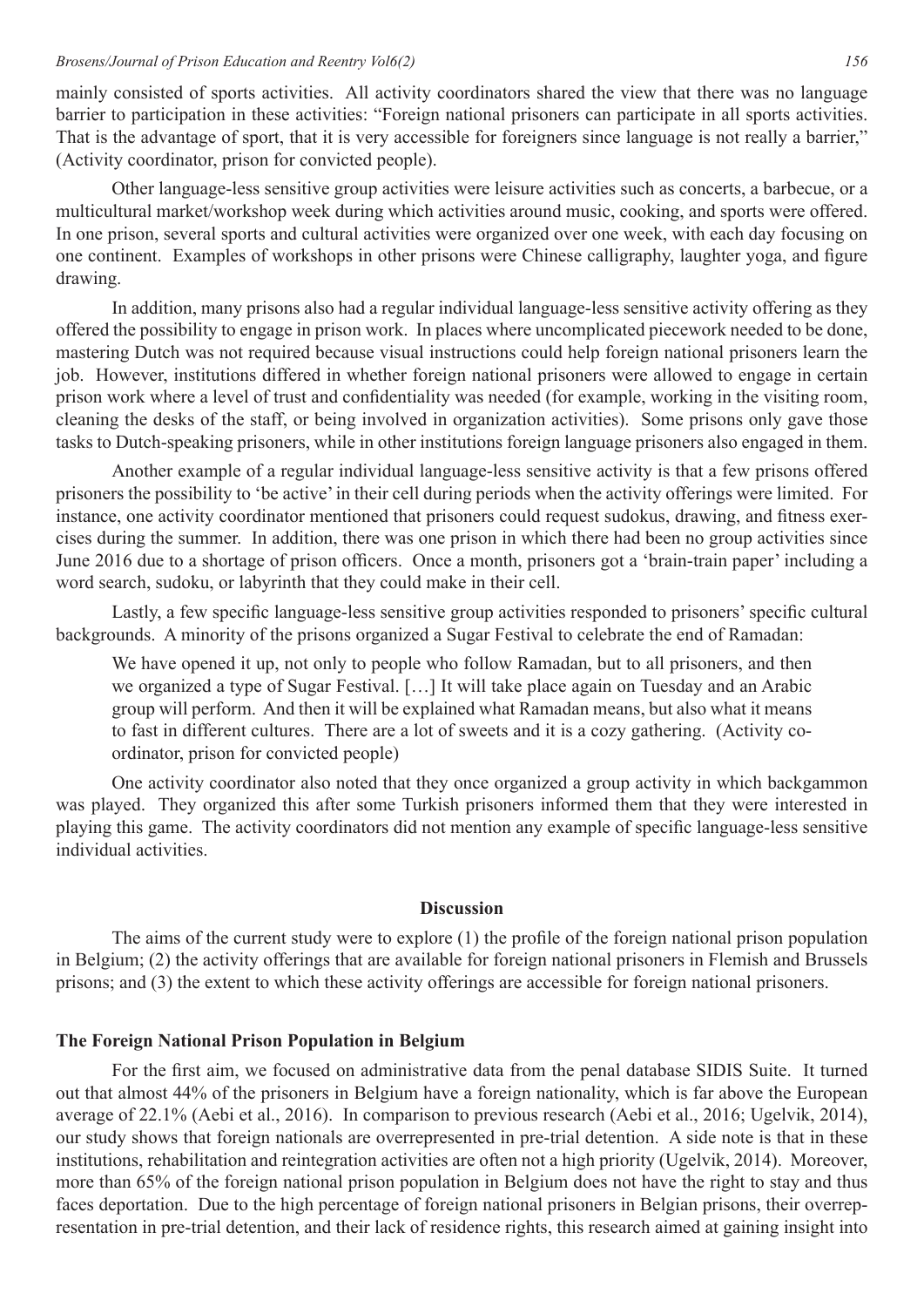the availability and accessibility of prison activities for this population.

# **The Availability and Accessibility of Prison Activities for Foreign National Prisoners**

As previous research only scantly focused on the opportunities for foreign national prisoners to participate in prison activities (Croux et al., 2018), the aim of our study is to shed light on the availability and accessibility of prison activities for foreign national prisoners. For this, we conducted 17 interviews with the activity coordinators of all the prisons in Flanders and Brussels. In Belgium, some prisons almost have no foreign national prisoners, while others are confronted with a high proportion. The latter is mainly the case for remand prisons. Consequently, the extent to which attention is paid to this group is locally determined. Although several initiatives are being taken, there are large differences between prisons, and many activity organizers are still struggling with finding effective ways to offer activities to foreign national prisoners. Activity providers working in institutions where (many) foreign national prisoners are imprisoned are confronted with two important factors to consider when organizing activities: the prisoners' right of residence and their language skills.

**The importance of the right of residence.** More than 65% of the foreign national prison population does not have the right to stay in Belgium and thus faces deportation. Results demonstrate that it is very difficult — or even impossible — to offer rehabilitation and reintegration preparation to those prisoners without the right to stay in Belgium. For instance, previous research has demonstrated that foreign national prisoners are frequently excluded from sentence implementation modalities that facilitate reintegration into society like day leave, semi-detention, electronic monitoring (De Ridder, 2016), or conditional release (van Kalmthout et al., 2007). Foreign national prisoners that do not have an official home address in the country in which they are imprisoned are excluded from open custodial conditions (Turnbull & Hasselberg, 2017; van Kalmthout et al., 2007). The main reasons for those exclusions are the fear of escape and not being able to make a risk assessment since prior criminal and prison records of foreign nationals are frequently unavailable (Ugelvik, 2014). Almost no foreign national prisoners without the right to stay in Belgium are actively supported during their detention period, repatriation, or after returning to the country to which they have been deported. Because of this, foreign national prisoners are perceived as potential deportees instead of potentially rehabilitated members of society, and therefore they are considered prisoners that need to be managed and expelled rather than individuals with specific needs (Ugelvik, 2014). Moreover, they face two penalties: imprisonment and deportation to their country of origin, which is often against their will (Atabay, 2009).

However, 31.5% of the foreign national prisoners have the right to stay in Belgium. For example, one remand prison organizes the course 'social orientation' in cooperation with the agency that is responsible for the integration of newcomers in Belgium. In this course, foreign national prisoners gain more knowledge about several aspects of life that can facilitate their reintegration into society (e.g., information about the Belgian educational system, how to find work and housing, and information about social security). It could be valuable to consider implementing this type of courses in all prisons that are confronted with a population of foreign national prisoners.

**The importance of language.** A second factor linked with a prisoner's opportunities to participate in prison activities is language. Our findings are in line with previous research that shows that foreign national prisoners experience language difficulties (Barnoux & Wood, 2013; Bhui, 2007, 2009). Since many foreign national prisoners do not speak the official language of the country in which they are detained, language courses are organized in many prisons in Flanders and Brussels. However, because learning Dutch takes some time, activity providers could promote more activities for which language proficiency is less important in order to increase non-Dutch-speaking prisoners' opportunities for participation (Croux et al., 2018).

Good practices emanating from our research results focus on organizing language-less sensitive activities (e.g., sports activities, leisure activities like concerts and barbecues, and market/workshop weeks with activities around music, cooking, and sports), or the activity 'learning Dutch while sporting.' Previous re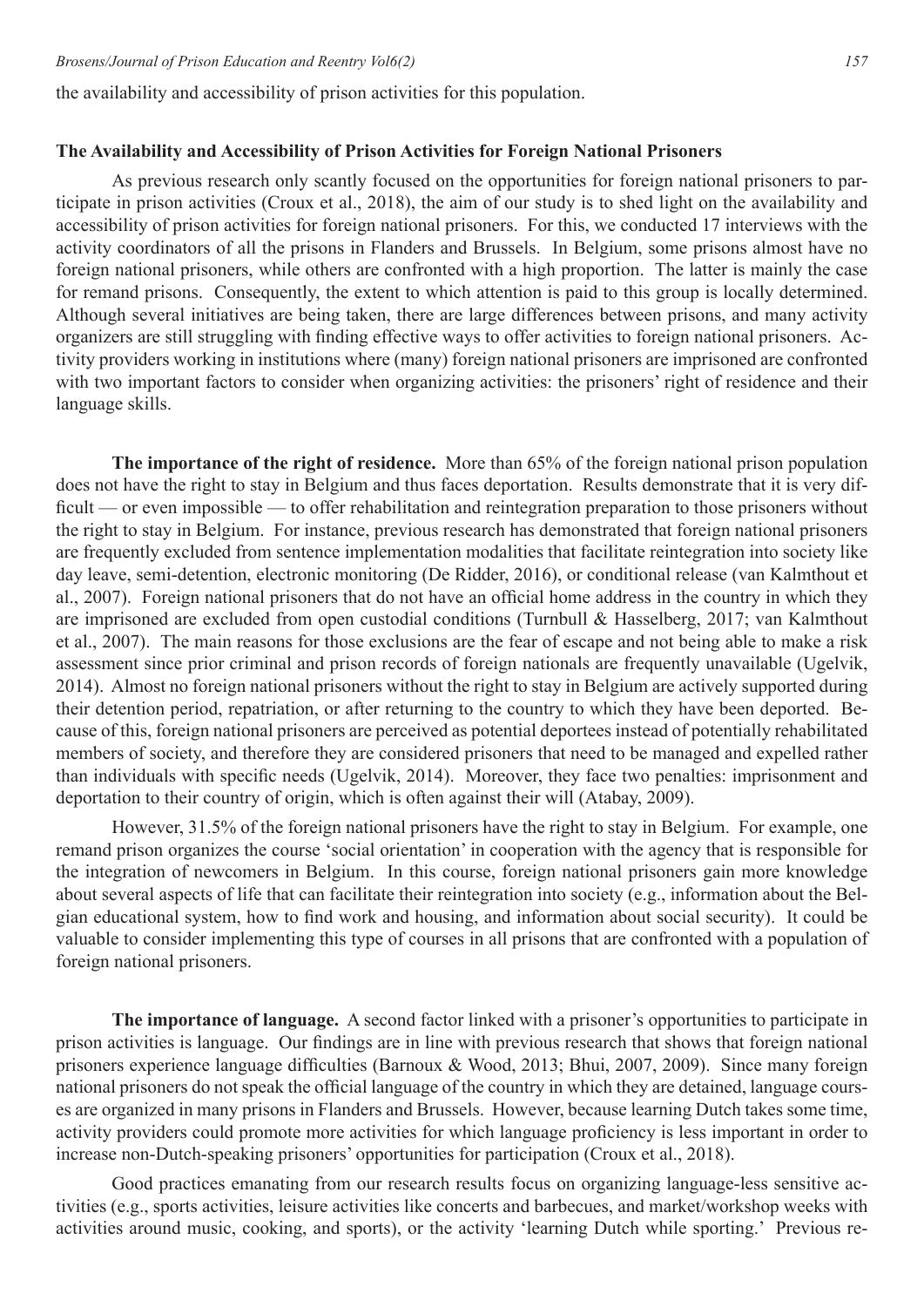search has also shown that taking part in sports activities can be helpful in the development of language skills (Doherty & Taylor, 2007). In addition, several prisons offer foreign language activities. For instance, all prisons involved in our research have a library including materials in several languages, and a minority of the prisons provide a few foreign national prisoners with the possibility to follow an educational course from their home country in their own language. Mainly for those foreign national prisoners planning to return to their home country, the possibilities of pursuing (online) distance education can be further explored (Brosens et al., 2019).

#### **Implementation of Culturally Sensitive Interventions**

If we link the organizational challenges to implement activities for foreign national prisoners to the literature on culturally sensitive interventions, we can conclude that if efforts are made to adapt the activities to the foreign national prison population, there is a major focus on surface structure interventions. Cultural sensitivity on the level of surface structures involves tailoring interventions/activities to observable, social, and behavioral characteristics (e.g., language, clothing, and music) (Hodge, Jackson, & Vaughn, 2010). Examples of such interventions revealed in our research all relate to language. Prisons offer Dutch language courses, provide library materials in different languages, organize language-less sensitive activities (such as sports or workshops about cooking or music), make use of professional telephone interpreters during individual conversations, employ professionals who speak other languages, and fellow prisoners sometimes translate conversations. Culturally sensitive interventions on the deep structure level include elements that influence the behavior of a target group (e.g., cultural, social, and environmental factors) (van Mourik, Crone, de Wolff, & Reis, 2017). Those interventions are almost non-existent in Flemish and Brussels prisons. The only exception is the course 'social orientation' in which foreign national prisoners who have the right to stay in Belgium are prepared for reintegration after their release from prison. The specific questions, expectations, and personal situations of the participating foreign national prisoners are considered. Although several scholars such as Osemene, Essien, and Egbunike (2001) and Rynne and Cassematis (2015) have appealed for more attention to be paid to cultural sensitivity in prison, we have to conclude that culturally sensitive interventions in prisons in Flanders and Brussels are rather scarce, despite the fact that almost 44% of the prison population in Belgium has a foreign nationality. Additional efforts are highly necessary to effectively implement the recommendations of the Council of Europe (2012) so that foreign national prisoners have equal access to a balanced activities offering, suitable work and vocational training, and so that exercise and recreational activities are arranged flexibly to enable foreigners to participate in a manner that respects their culture.

# **Limitations and Future Research**

This study has some limitations that should be taken into consideration when interpreting the results. First, our research only focuses on gaining insight into the types of activities that are available for foreign national prisoners and how accessible these activities are from the perspective of activity coordinators. Since many activities in prison are closely tied to the welfare system that is available outside of prison and it is expected that many foreign national prisoners will leave the country after their incarceration period, many activities are not considered as relevant for them (Atabay, 2009; Ugelvik, 2014). From this perspective, including the perspectives of policymakers and foreign national prisoners themselves might be interesting to do in future studies. Also, the reasons why activity coordinators do or do not find it important to offer activities to foreign national prisoners might be a consideration for future research. In addition, interviews could be conducted with prison officers, teachers, prison managers, etc. to gain insight into their lived experiences.

#### **Implications for Policy and Practice**

Notwithstanding the above limitations, this study shows that an examination of the availability and accessibility of prison activities for foreign national prisoners contributes to a better understanding of the challenges, needs, and pains of this under-researched population. Foreign national prisoners are frequently overlooked in research (Ugelvik, 2014), but research shows that participating in prison activities has posi-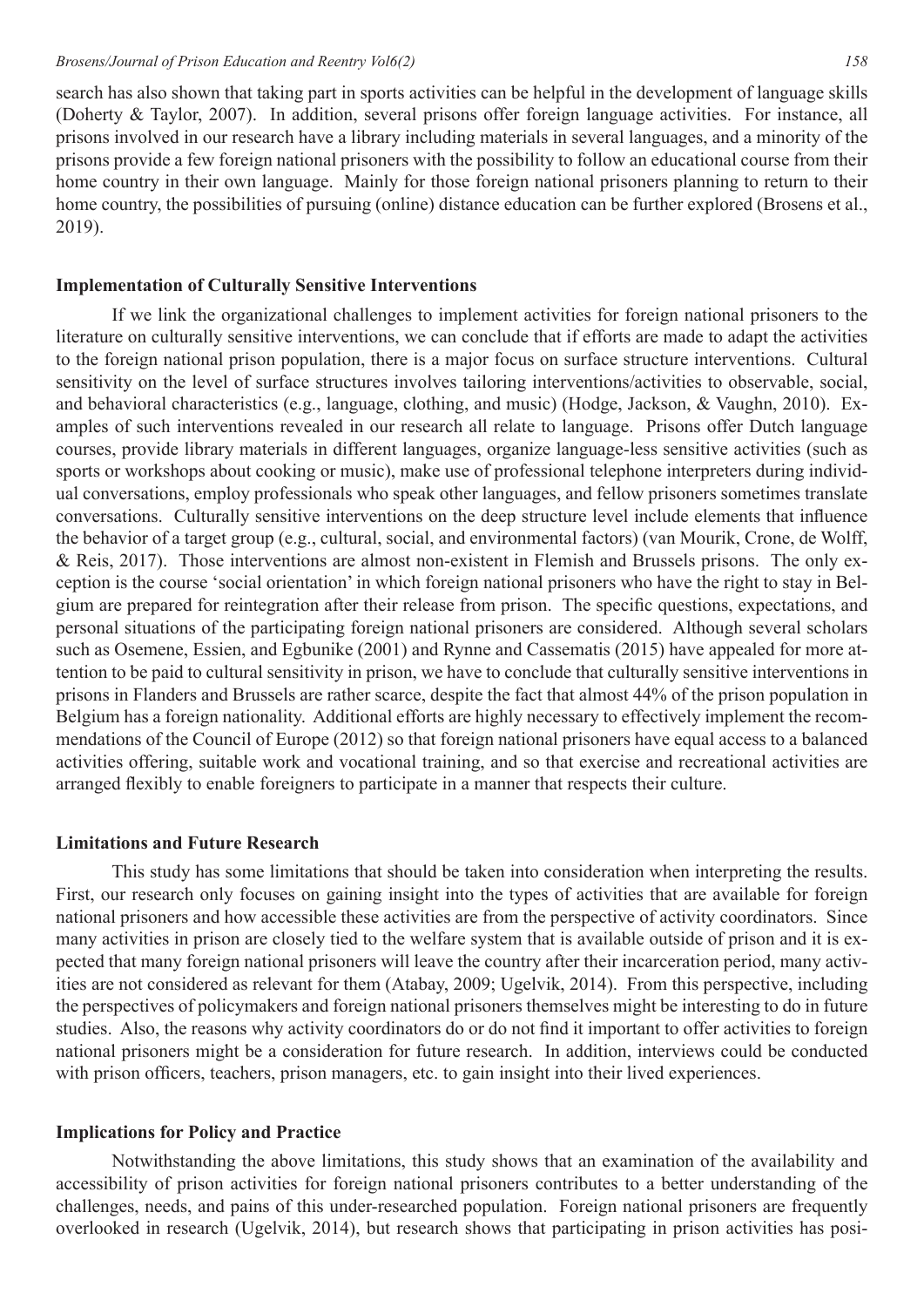tive effects on retaining a sense of agency in the controlled and coercive prison environment (Behan, 2014), improves physical health (Gallant et al., 2015), and contributes to a better dynamic security in prison (Edgar et al., 2011). Therefore, policy and practice should not only pay close attention to this vulnerable group of foreign national prisoners because they have specific needs and difficulties, but also because of the positive effects that they experience by participating in prison activities. The results of this study have three implications for policy and practice. The first two relate to those prisoners without the right of residence and the third is linked with language.

First, since the majority of the foreign national prison population in Belgium does not have the right to stay in Belgium, how these prisoners can be better supported in developing a rehabilitation and reintegration trajectory in their home country should be explored. At the moment, there are almost no programs available to support this group in their reintegration abroad.

Second, although only 31.5% of the foreign national prisoners are allowed to stay in Belgium, the support offered to them in their rehabilitation and reintegration into society could still be increased. One possible way of doing this is by offering them a social orientation course in prison that is similar to what is offered for all newcomers in Belgium. For newcomers, this course is obligatory. Offering this course to prisoners will provide them with the information they need on the Belgian education system and how to find work, housing, etc., which will promote their reintegration into society.

And third, related to the issue of language, many Flemish prisons offer courses in Dutch as a second language for foreign national prisoners that do not speak Dutch. At the same time, our study reveals that the vocational training possibilities for these prisoners are limited as these courses are exclusively offered in Dutch and require a basic knowledge and understanding of the Dutch language. One option to open up the possibility for these prisoners to engage in vocational training might be to organize vocational training as an applied language course.

In conclusion, organizations offering prison activities and policy-making authorities should make additional efforts to ensure foreign national prisoners' rights to have access to a well-balanced offering of activities during their period of incarceration, taking into consideration their language difficulties and immigration uncertainties.

# **Funding**

The authors received financial support from the Research Foundation Flanders for the research, writing, and publication of this article. This study is part of the project FIP2 (Foreigners' Involvement and Participation in Prison – grant number: G026917N).

### **References**

- Aebi, M. F., Tiago, M. M., & Burkhardt, C. C. (2016). *SPACE I Council of Europe Annual Penal Statistics: Prison populations. Survey 2015*. Strasbourg: Council of Europe.
- Atabay, T. (2009). *Handbook on prisoners with special needs*. Vienna: United Nations Office on Drugs and Crime.
- Barnoux, M., & Wood, J. (2013). The specific needs of foreign national prisoners and the threat to their mental health from being imprisoned in a foreign country. *Aggression and Violent Behavior, 18*(2), 240–246. https://doi.org/10.1016/j.avb.2012.11.012
- Behan, C. (2014). Learning to escape: Prison education, rehabilitation and the potential for transformation. *Journal of Prison Education and Reentry, 1*(1), 20–31. http://dx.doi.org/10.15845/jper.v1i1.594
- Bhui, H. S. (2007). Alien experience: Foreign national prisoners after the deportation crisis. *Probation Journal, 54*(4), 368–382. https://doi.org/10.1177/0264550507083536
- Bhui, H. S. (2009). Foreign national prisoners: Issues and debates. In H. S. Bhui (Ed.), *Race and criminal justice* (pp. 154–169). London: SAGE.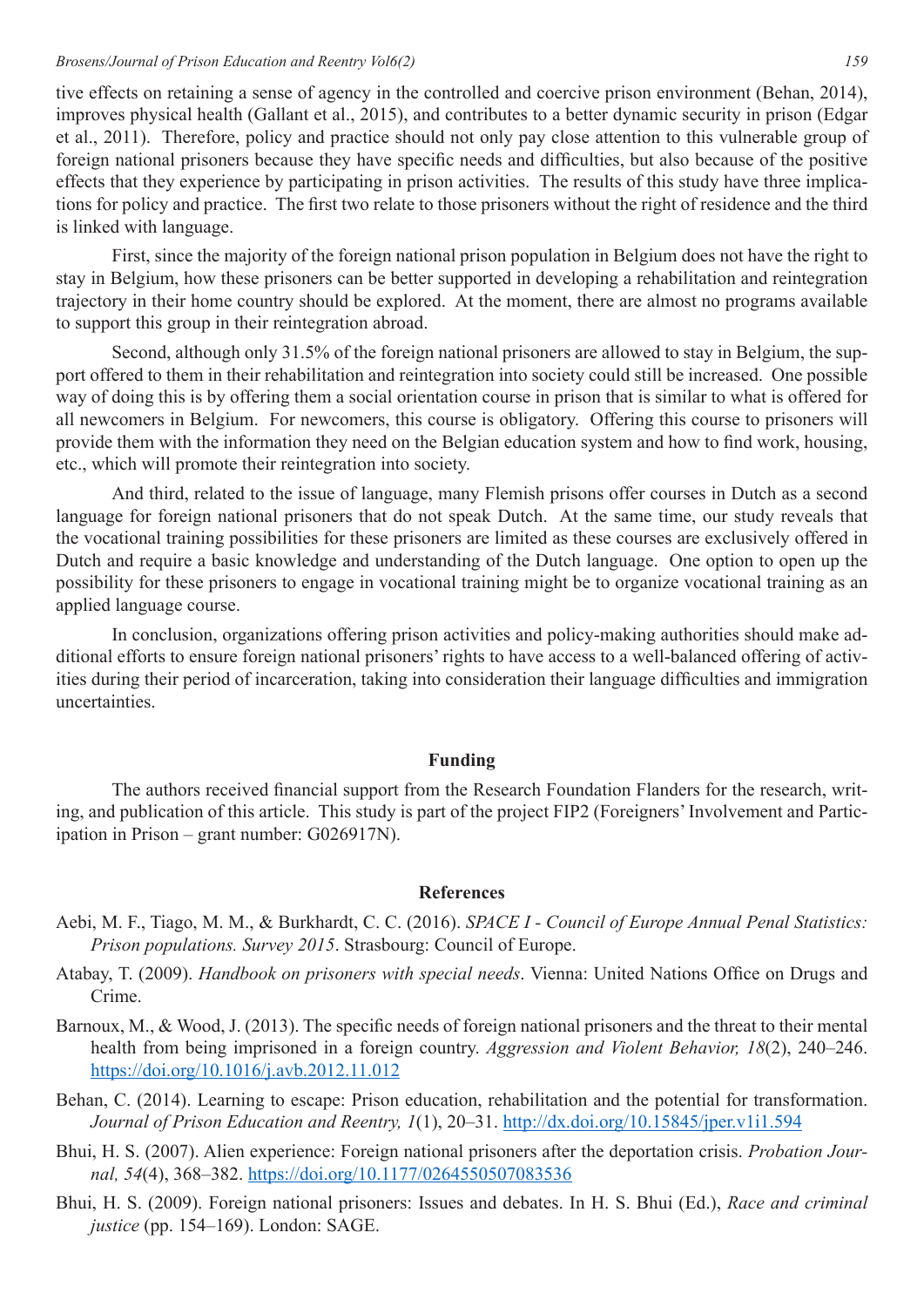- Bosworth, M. (2011). Deportation, detention and foreign-national prisoners in England and Wales. *Citizenship Studies, 15*(5), 583–595. https://doi.org/10.1080/13621025.2011.583789
- Brosens, D. (2015). *Participation in prison programmes. Profile of (non-)participants, encouraging and discouraging factors* (Doctoral dissertation). Vrije Universiteit Brussel, Brussel.
- Brosens, D., & De Donder, L. (2016). *Educational participation of European citizens detained in a foreign European country*. Brussels: Vrije Universiteit Brussel.
- Brosens, D., De Donder, L., Smetcoren, A.-S., & Dury, S. (2019). Exploring educational opportunities for foreign national prisoners in Europe. *Scandinavian Journal of Educational Research*, Doi 10.1080/00313831.2018.1557742
- Council of Europe. (2006). *European prison rules*. Strasbourg: Council of Europe Publishing. Retrieved from https://rm.coe.int/european-prison-rules-978-92-871-5982- 3/16806ab9ae
- Council of Europe. (2012). Recommendation CM/Rec. 12 of the Committee of Minister to Member States concerning foreign prisoners. Retrieved from https://rm.coe.int/09000016805c9df0
- Croux, F., Brosens, D., Vandevelde, S., & De Donder, L., (2018). Foreign national prisoners in Flanders: Motivations and barriers to participation in prison programmes. *European Journal on Criminal Policy and Research, 25*(2), 171-188. https://doi.org/10.1007/s10610-018-9372-7
- De Ridder, S. (2016). *Foreign national prisoners facing expulsion: The percolation of migration law enforcement into sentence implementation decision-making on release in Belgium* (Doctoral dissertation). Vrije Universiteit Brussel, Brussels.
- Doherty, A., & Taylor, T. (2007). Sport and physical recreation in the settlement of immigrant youth. *Leisure/ Loisir, 31*(1), 27–55. https://doi.org/10.1080/14927713.2007.9651372
- Durnescu, I., Montero Perez de Tudela, E., & Ravagnani, L. (2017). Prisoner transfer and the importance of the 'release effect'. *Criminology & Criminal Justice, 17*(4), 450–467. https://doi.org/10.1177/1748895816677173
- Edgar, K., Jacobson, J., & Biggar, K. (2011). *Time well spent: A practical guide to active citizenship and volunteering in prison*. London: Prison Reform Trust.
- Fereday, J., & Muir-Cochrane, E. (2006). Demonstrating rigor using thematic analysis: A hybrid approach of inductive and deductive coding and theme development. *International Journal of Qualitative Methods, 5*(1), 80–92. DOI: 10.1177/160940690600500107.
- Flemish Government. (2013). *Decree on the organization of care and services for prisoners* (pp. 22457– 22462). Bulletin of Acts, Orders and Decrees. Retrieved from http://www.ejustice.just.fgov.be/ mopdf/2013/04/11\_1.pdf#Page41
- Gallant, D., Sherry, E., & Nicholson, M. (2015). Recreation or rehabilitation? Managing sport for development programs with prison populations. *Sport Management Review, 18*(1), 45–56. https://doi.org/10.1016/j. smr.2014.07.005
- Hodge, D. R., Jackson, K. F., & Vaughn, M. G. (2010). Culturally sensitive interventions for health related behaviors among Latino youth: A meta-analytic review. *Children and Youth Services Review, 32*(10), 1331–1337. https://doi.org/10.1016/j.childyouth.2010.05.002
- King, N., & Horrocks, C. (2010). *Interviews in qualitative research*. London: SAGE.
- Martos-García, D., Devís-Devís, J., & Sparkes, A. C. (2009). Sport and physical activity in a high security Spanish prison: An ethnographic study of multiple meanings. *Sport, Education and Society, 14*(1), 77–96. https://doi.org/10.1080/13573320802615189
- Meek, R., & Lewis, G. E. (2014). Promoting well-being and desistance through sport and physical activity: The opportunities and barriers experienced by women in English prisons. *Women & Criminal Justice, 24*(2), 151–172. https://doi.org/10.1080/08974454.2013.842516
- Meganexus (2019). FORINER. Retrieved from http://www.meganexus.com/foriner
- Mulgrew, R. (2018). The role of oversight in foreign-national only prisons: Counteracting the disapplication of